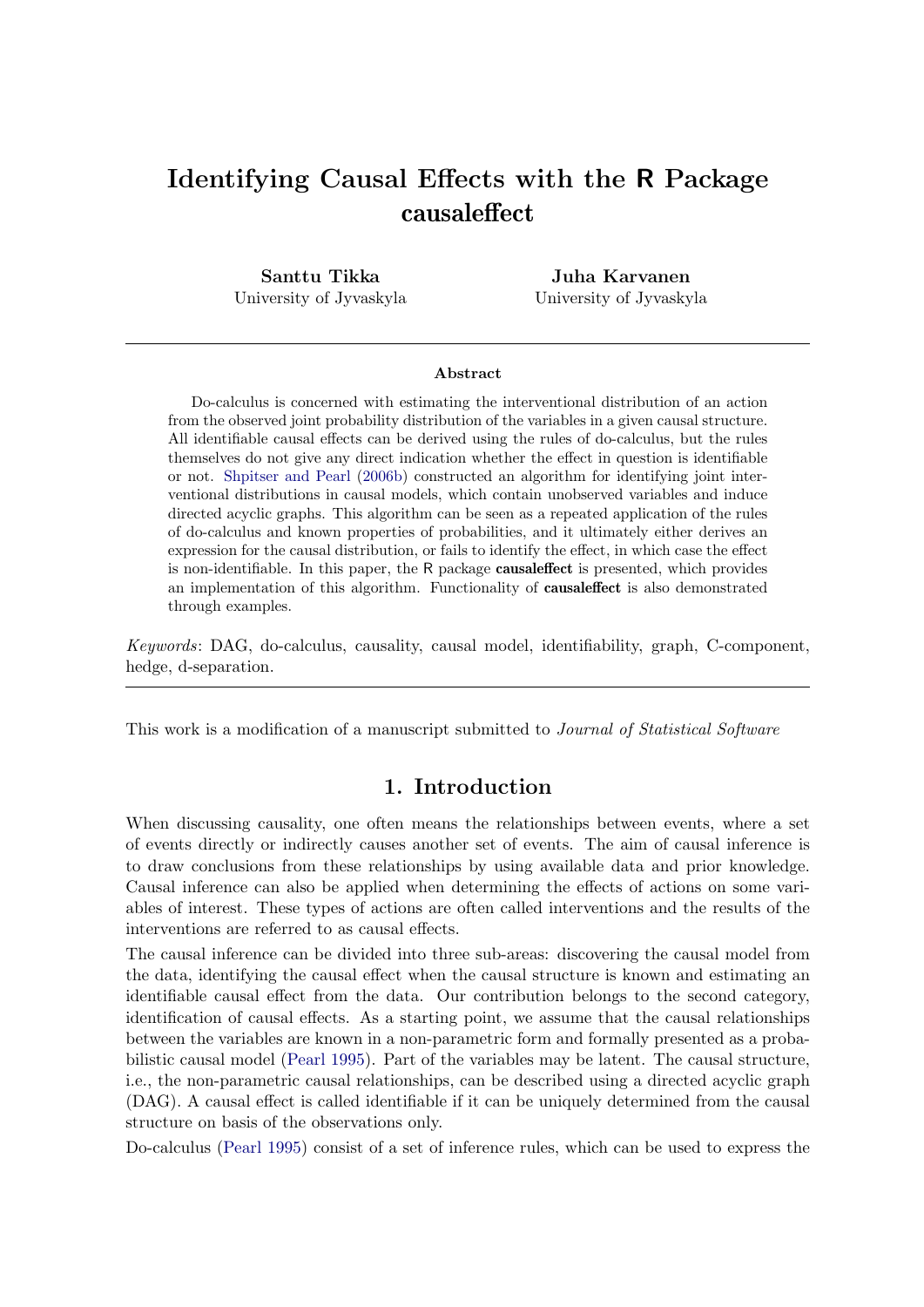interventional probability distribution using only observational distributions. The rules of docalculus do not themselves indicate the order in which they should be applied. This problem is solved in the algorithm developed by [Tian and Pearl](#page-25-0) [\(2003\)](#page-25-0) and [Shpitser and Pearl](#page-24-0) [\(2006b\)](#page-24-0). The algorithm is proved to determine the interventional distribution of an identifiable causal effect. When faced with an unidentifiable effect, the algorithm provides a problematic graph structure called a hedge, which can be thought of as the cause of unidentifiability.

Other R packages for causal inference are summarized in Table [1.](#page-2-0) It can be seen that in addition to **causaleffect**, only **pcalg** [\(Kalisch](#page-23-0) *et al.* [2012\)](#page-23-0) supports the identification of causal effects. pcalg supports the generalized back-door criterion but does not support the frontdoor criterion. Thus, according to our knowledge, causaleffect is the only R package that implements a complete algorithm for the identification of causal effects.

An algorithm equivalent to the one developed by [\(Shpitser and Pearl](#page-24-0) [2006b\)](#page-24-0) has been implemented earlier by Lexin Liu in the CIBN software using JavaBayes, which is a graphical software interface written in Java by Fabio Gagliardi Cozman. In addition to causal effect identification CIBN also provides tools for creating and editing graphical models. CIBN is freely available from <http://web.cs.iastate.edu/~jtian/Software/CIBN.htm>. DAGitty [\(Textor](#page-25-1) et al. [2011\)](#page-25-1) provides another free interface for causal inference and causal modeling. One of the main features of DAGitty is finding sufficient adjustment sets for the minimization of bias in causal effect estimation. DAGitty can also be used to determine instrumental variables, which is a feature currently not provided by causaleffect. However, DAGitty does not provide a complete criterion for identifiability.

Familiarity of Pearl's causal model, do-calculus and basic graph theory is assumed throughout the paper. These concepts are briefly reviewed in Appendix [A.](#page-26-0) A more detailed description can be found in [\(Pearl](#page-24-2) [2009\)](#page-24-2) and [\(Koller and Friedman](#page-23-1) [2009\)](#page-23-1). Notation similar to that of [\(Shpitser and Pearl](#page-24-0) [2006b\)](#page-24-0) is also utilized repeatedly in this paper. Capital letters denote variables and small letters denote their values. Bold letters denote sets which are formed of the previous two. The abbreviations  $Pa(Y)<sub>G</sub>, An(Y)<sub>G</sub>$ , and  $De(Y)<sub>G</sub>$  denote the set of observable parents, ancestors and descendants of the node set  $\bf{Y}$  while also containing  $\bf{Y}$  itself. It should also be noted that the shorthand notation of bidirected edges is used to represent the direct effects of an unobserved confounding variable on the two variables at the endpoints of the bidirected edge.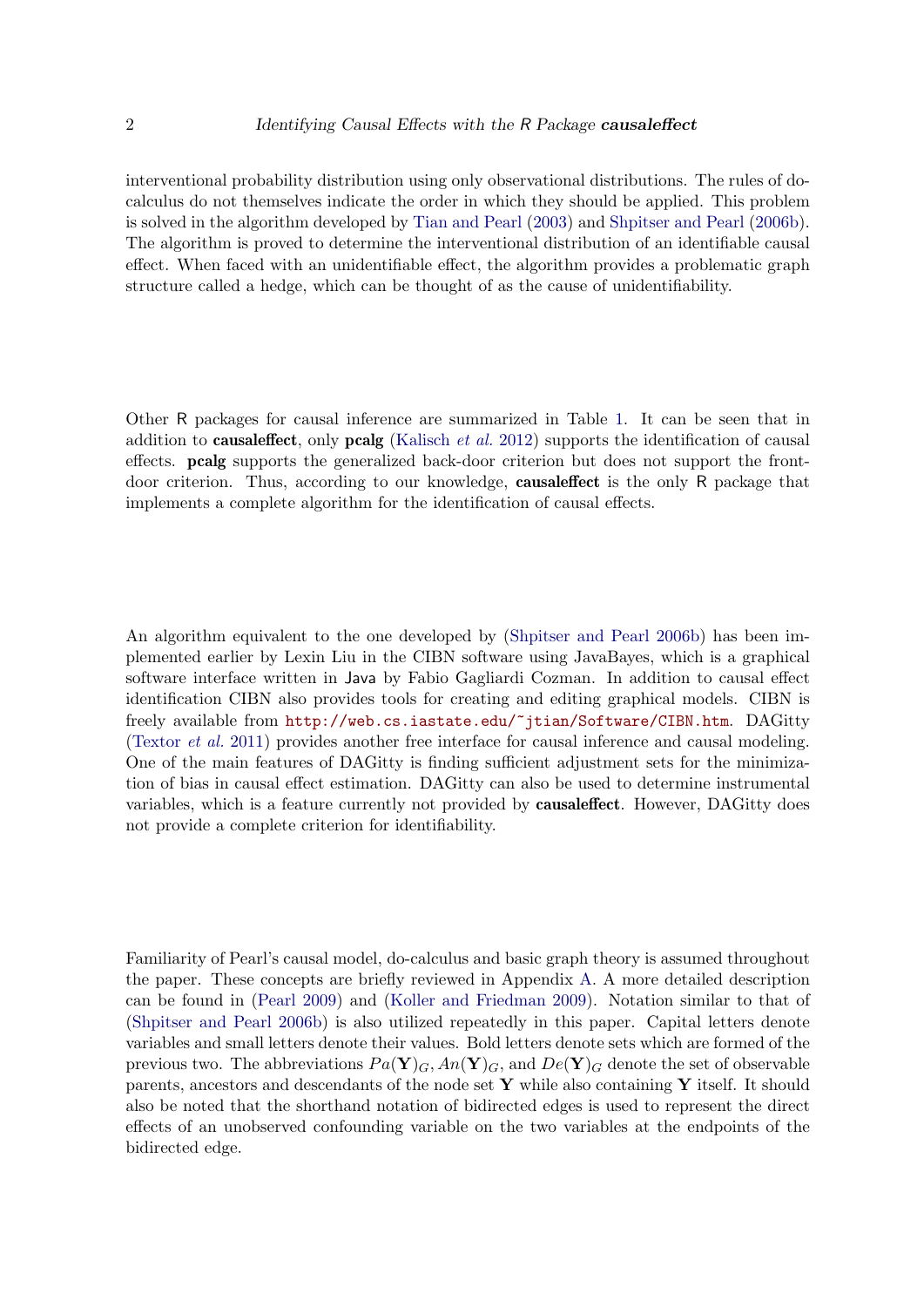<span id="page-2-0"></span>

| Packages for specific applications                                                |                                                                                                 |
|-----------------------------------------------------------------------------------|-------------------------------------------------------------------------------------------------|
| <b>ASPBay</b>                                                                     | Bayesian Inference on Causal Genetic Variants using Affected Sib-Pairs                          |
|                                                                                   | Data (Dandine-Roulland 2015).                                                                   |
| cin                                                                               | Causal Inference for Neuroscience (Luo et al. 2011).                                            |
| mwa                                                                               | Causal Inference in Spatiotemporal Event Data (Schutte and Donnay                               |
|                                                                                   | $2015$ ).                                                                                       |
| qtlnet                                                                            | Causal Inference of QTL Networks (Neto and Yandell 2014).                                       |
| Packages for estimation of causal effects from data                               |                                                                                                 |
| CausalGAM                                                                         | Estimation of Causal Effects with Generalized Additive Models (Glynn and                        |
|                                                                                   | Quinn 2010).                                                                                    |
| <b>InvariantCausalPrediction</b>                                                  | Invariant Causal Prediction (Meinshausen 2015).                                                 |
| iWeigReg                                                                          | Improved methods for causal inference and missing data problems (Tan                            |
|                                                                                   | and Shu 2013).                                                                                  |
| pcalg                                                                             | Methods for Graphical Models and Causal Inference.                                              |
| <b>SVMMatch</b>                                                                   | Causal Effect Estimation and Diagnostics with Support Vector Machines                           |
|                                                                                   | (Ratkovic 2015).                                                                                |
| wfe                                                                               | Weighted Linear Fixed Effects Regression Models for Causal Inference                            |
|                                                                                   | (Kim and Imai $2014$ ).                                                                         |
| Packages for sensitivity analysis and other specific problems in causal inference |                                                                                                 |
| causalsens                                                                        | Selection Bias Approach to Sensitivity Analysis for Causal Effects (Black-                      |
|                                                                                   | well 2013).                                                                                     |
| cit                                                                               | Causal Inference Test (Millstein 2015).                                                         |
| ImpactIV                                                                          | Identifying Causal Effect for Multi-Component Intervention Using Instru-                        |
|                                                                                   | mental Variable Method (Ding 2012).                                                             |
| inferference                                                                      | Methods for Causal Inference with Interference (Saul 2015).                                     |
| MatchingFrontier                                                                  | Computation of the Balance - Sample Size Frontier in Matching Methods                           |
|                                                                                   | for Causal Inference (King et al. 2015).                                                        |
| mediation                                                                         | Causal Mediation Analysis (Tingley et al. 2014).                                                |
| qualCI                                                                            | Causal Inference with Qualitative and Ordinal Information on Out-<br>comes(Kashin et al. 2014). |
| <b>SimpleTable</b>                                                                | Bayesian Inference and Sensitivity Analysis for Causal Effects from 2 x 2                       |
|                                                                                   | and 2 x 2 x K Tables in the Presence of Unmeasured Confounding (Quinn                           |
|                                                                                   | $2012$ ).                                                                                       |
| treatSens                                                                         | Sensitivity Analysis for Causal Inference (Carnegie et al. 2015).                               |
| Packages for causal discovery                                                     |                                                                                                 |
| CAM                                                                               | Causal Additive Model (CAM) (Peters and Ernest 2015).                                           |
| D2C                                                                               | Predicting Causal Direction from Dependency Features (Bontempi et al.                           |
|                                                                                   | 2015)                                                                                           |
| pcalg                                                                             | Methods for Graphical Models and Causal Inference                                               |
| Packages for identification of causal effects                                     |                                                                                                 |
| causaleffect                                                                      | Deriving Expressions of Joint Interventional Distributions in Causal Mod-                       |
|                                                                                   | $_{\text{els}}$                                                                                 |
| pcalg                                                                             | Methods for Graphical Models and Causal Inference                                               |
|                                                                                   |                                                                                                 |

Table 1: R packages for causal inference.

A motivating example is presented in Section [2.](#page-3-0) The identification algorithm is presented in Section [3](#page-4-0) and the details of its R implementation are described in Section [4.](#page-11-0) Section [5](#page-17-0) showcases the usage of causaleffect in R with some simple examples, and describes some curious special cases arising from the nature of the algorithm itself. Section [6](#page-21-0) concludes this paper by providing some examples of similar algorithms, where the work of this paper could be applicable.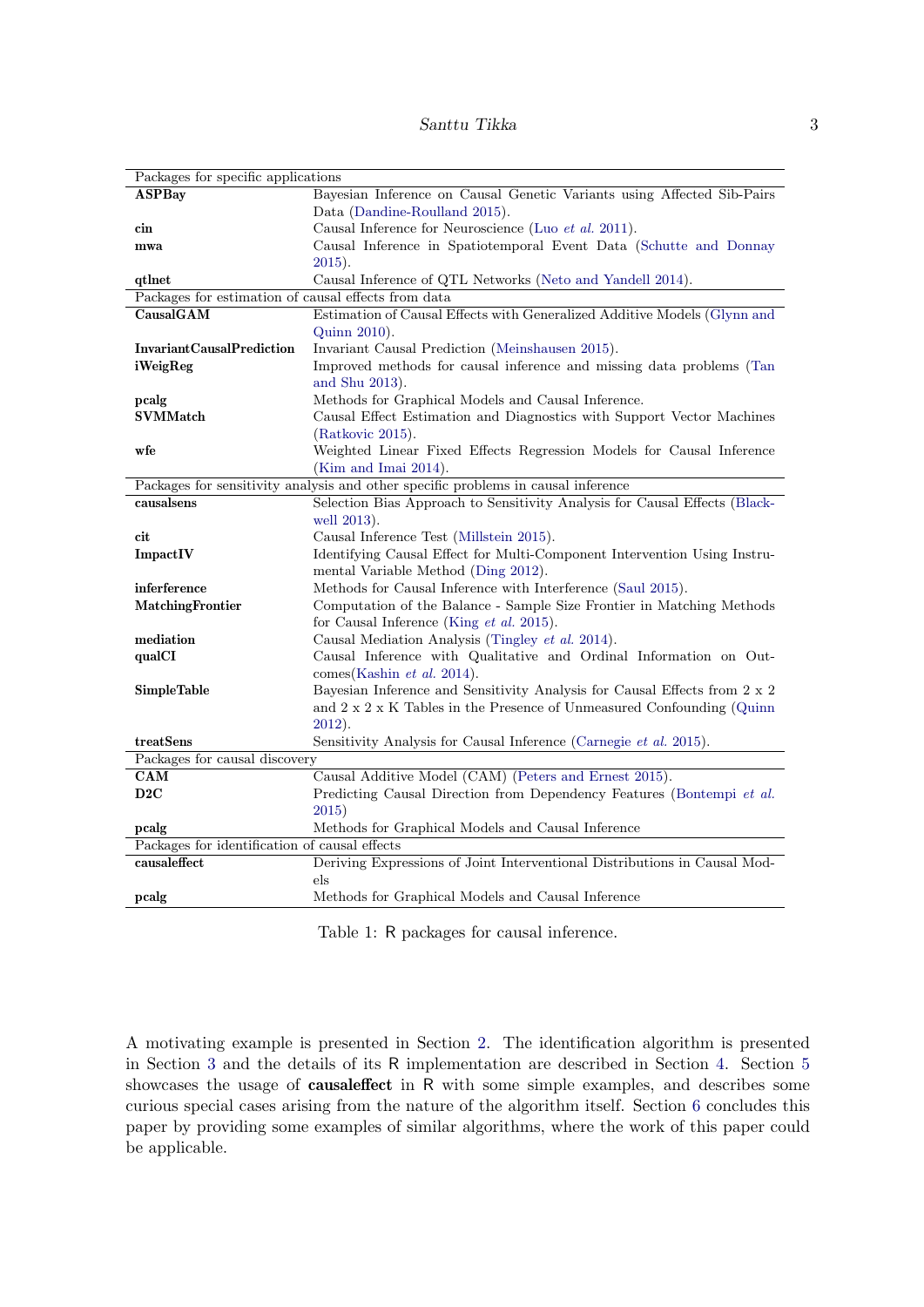### 2. Example on do-calculus

<span id="page-3-0"></span>Consider identification of causal effect  $P_x(y)$  in the graph G of Figure [1.](#page-3-1) We show how this causal effect can be identified by applying do-calculus [\(Pearl](#page-24-2) [2009\)](#page-24-2) manually. Later the same example is reconsidered using the identification algorithm.

First, the rules of do-calculus are shortly reviewed. The purpose of do-calculus is to represent the interventional distribution  $P_{\mathbf{x}}(\mathbf{y})$  by using only observational probabilities. A causal effect is identifiable, if such an expression can be found by applying the rules of do-calculus repeatedly. This result follow directly from the definition of identifiability due to the fact that all observational distributions are assumed identical for the causal models that induce G.

Let  $X, Y$  and  $Z$  be pairwise disjoint sets of nodes in the graph G induced by a causal model M. Here  $G_{\overline{X},\mathbf{Z}}$  means the graph that is obtained from G by removing all incoming edges of **X** and all outgoing edges of **Z**. Let  $P$  be the joint distribution of all observed and unobserved variables of M. Now, the following three rules hold [\(Pearl](#page-24-1) [1995\)](#page-24-1):

1. Insertion and deletion of observations:

$$
P_{\mathbf{x}}(\mathbf{y}|\mathbf{z},\mathbf{w}) = P_{\mathbf{x}}(\mathbf{y}|\mathbf{w}), \text{ if } (\mathbf{Y} \perp \!\!\! \perp \mathbf{Z}|\mathbf{X},\mathbf{W})_{G_{\overline{\mathbf{x}}}}.
$$

2. Exchanging actions and observations:

$$
P_{\mathbf{x},\mathbf{z}}(\mathbf{y}|\mathbf{w}) = P_{\mathbf{x}}(\mathbf{y}|\mathbf{z},\mathbf{w}), \text{ if } (\mathbf{Y} \perp \!\!\! \perp \mathbf{Z}|\mathbf{X},\mathbf{W})_{G_{\overline{\mathbf{X}},\mathbf{Z}}}.
$$

3. Insertion and deletion of actions:

$$
P_{\mathbf{x},\mathbf{z}}(\mathbf{y}|\mathbf{w}) = P_{\mathbf{x}}(\mathbf{y}|\mathbf{w}), \text{ if } (\mathbf{Y} \perp \!\!\! \perp \mathbf{Z}|\mathbf{X}, \mathbf{W})_{G_{\overline{\mathbf{X}}, Z(\overline{\mathbf{W}})}},
$$

where  $Z(\mathbf{W}) = \mathbf{Z} \setminus An(\mathbf{W})_{G_{\overline{\mathbf{X}}}}$ .

<span id="page-3-1"></span>The rules of do-calculus can be shown to be true by using d-separation and the definition of the  $do(\cdot)$ -operator. Pearl presented proofs for these three rules [\(Pearl](#page-24-1) [1995\)](#page-24-1). Do-calculus has also been shown to be complete, meaning that the expressions of all identifiable causal effects can be derived by using the three rules [\(Shpitser and Pearl](#page-24-0) [2006b;](#page-24-0) [Huang and Valtorta](#page-23-9) [2006\)](#page-23-9). To identify  $P_x(y)$  in the causal model of Figure [1,](#page-3-1) we begin with the factorization

$$
P_x(y) = \sum_{w,z} [P_x(y|w,z)P_x(z|w)P_x(w)].
$$
\n(1)

<span id="page-3-2"></span>

Figure 1: Graph G for the illustrative example.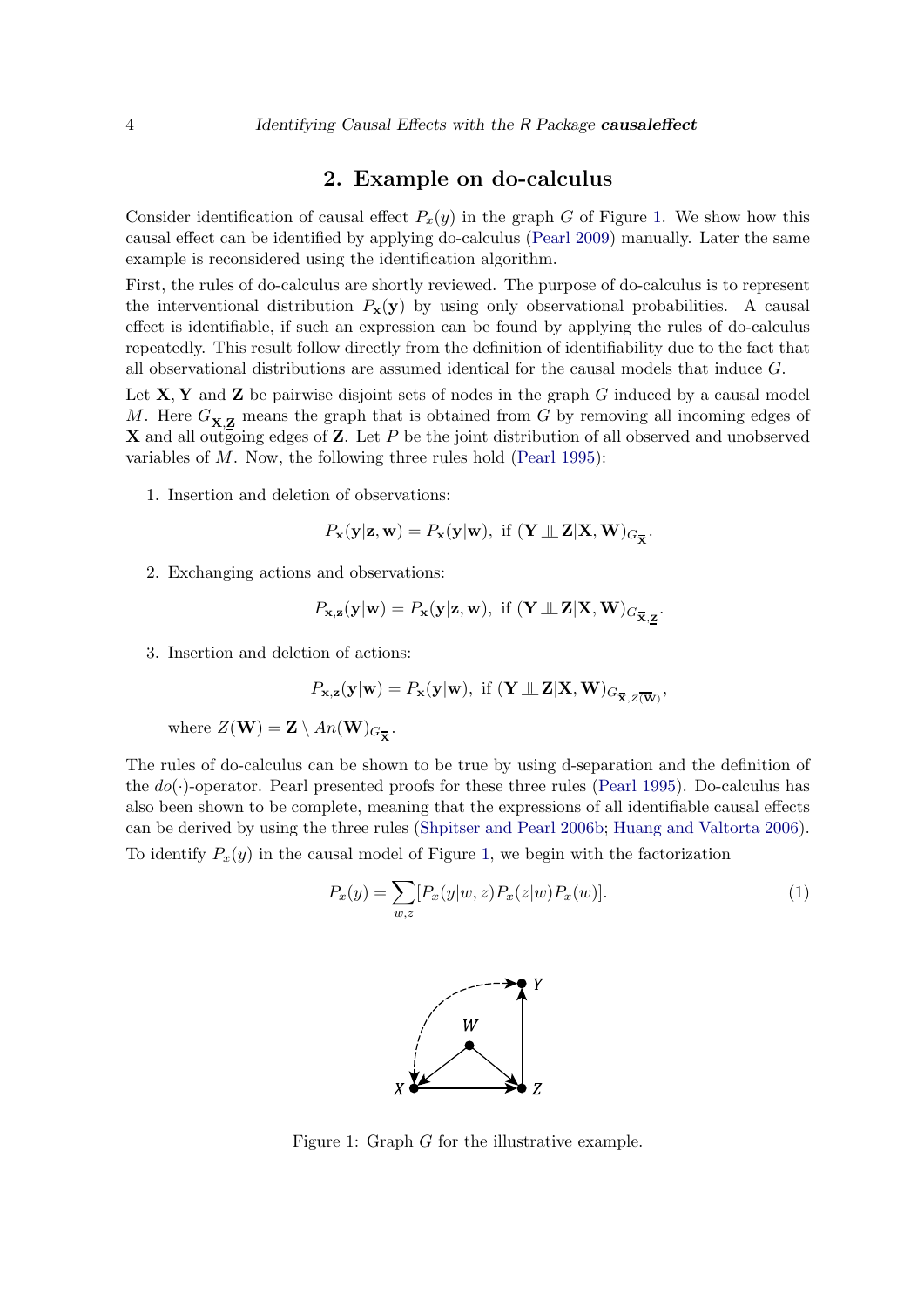Let us start by focusing on the first term in the sum. Because  $(Y \perp\!\!\!\perp Z | X, W)_{G_{\overline{X},Z}}$  rule 2 implies that

$$
P_x(y|w,z) = P_{x,z}(y|w)
$$

and by noting that  $(Y \perp\!\!\!\perp X | Z, W)_{G_{\overline{Z}, \overline{X}}}$  rule 3 allows us to write

<span id="page-4-3"></span>
$$
P_{x,z}(y|w) = P_z(y|w).
$$

By expanding the previous expression we get

$$
P_z(y|w) = \sum_x P_z(y|w, x) P_z(x|w).
$$
\n(2)

Rule 2 and the fact that  $(Y \perp\!\!\!\perp Z | X, W)_{G_Z}$  together imply

<span id="page-4-1"></span>
$$
P_z(y|w,x) = P(y|w,x,z).
$$
\n(3)

The condition  $(X \perp\!\!\!\perp Z|W)_{G_{\overline{Z}}}$  and rule 3 allow us to write

<span id="page-4-4"></span><span id="page-4-2"></span>
$$
P_z(x|w) = P(x|w). \tag{4}
$$

Inserting  $(3)$  and  $(4)$  into  $(2)$  yields

$$
P_z(y|w) = \sum_x P(y|w, x, z) P(x|w).
$$
\n(5)

<span id="page-4-5"></span>Focusing now on the second term of [\(1\)](#page-3-2) we see that because  $(Z \perp\!\!\!\perp X|W)_{G_X}$  rule 2 implies that

$$
P_x(z|w) = P(z|x, w). \tag{6}
$$

Similarly, the third term simplifies by using rule 3 and the condition  $(W \perp\!\!\!\perp X)_{G_{\overline{X}}}$  rule 3.

<span id="page-4-6"></span>
$$
P_x(w) = P(w). \tag{7}
$$

Finally, we combine the results above by inserting [\(5\)](#page-4-4), [\(6\)](#page-4-5) and [\(7\)](#page-4-6) into [\(1\)](#page-3-2) which yields the expression for the causal effect.

$$
P_x(y) = \sum_{w,z} \left[ \sum_x [P(y|w,x,z)P(x|w)]P(z|x,w)P(w) \right]
$$

In Section [3.3](#page-9-0) we will see how the causal effect can be identified by applying the algorithm of [\(Shpitser and Pearl](#page-24-0) [2006b\)](#page-24-0). The previous result highly resembles the front-door criterion, which states that

$$
P_{\mathbf{x}}(\mathbf{y}) = \sum_{\mathbf{s}} \left[ \sum_{\mathbf{x}} P(\mathbf{y}|\mathbf{x}, \mathbf{s}) P(\mathbf{x}) \right] P(\mathbf{s}|\mathbf{x})],
$$

<span id="page-4-0"></span>whenever the set  $S$  blocks all directed paths from  $X$  to  $Y$ , there are no unblocked back-door paths from **X** to **S** and **X** blocks all back-door paths from **S** to **Y**. However, neither  $W$ ,  $Z$ , or  $\{W, Z\}$  satisfy the role of the set **S**. The criterion would certainly hold if we removed W from the graph.

### 3. Identifiability algorithm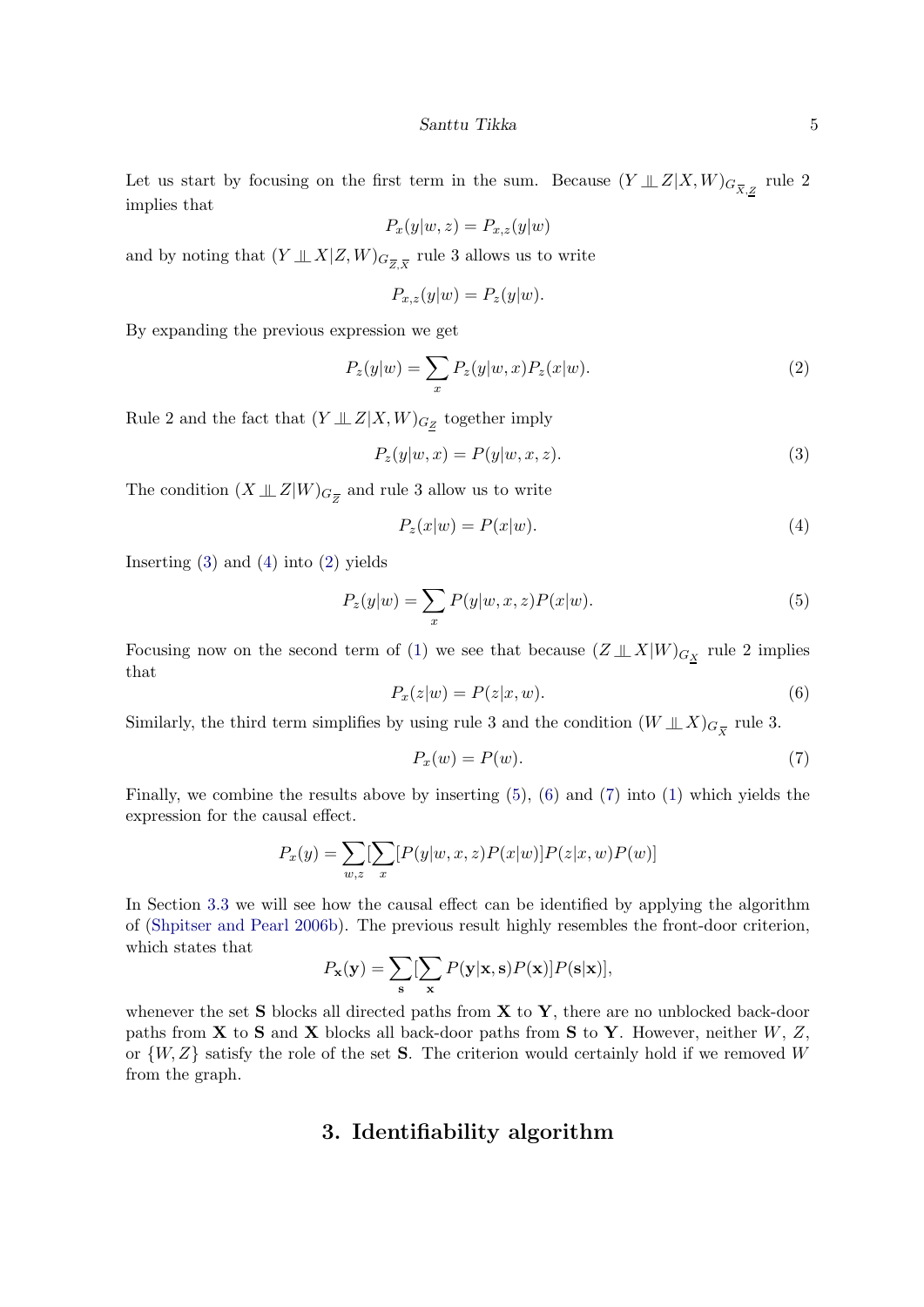Even if a causal effect is identifiable, the rules of do-calculus themselves do not guarantee that they could be used to form an expression for the interventional distribution, and that it would contain only observed quantities. It is also not self-evident in which order the rules of do-calculus should be applied to reach the desired expression from the joint distribution of the observed variables  $P(\mathbf{V})$ .

To overcome these limitations an identifiability algorithm has been developed by [Shpitser and](#page-24-0) [Pearl](#page-24-0) [\(2006b\)](#page-24-0). This algorithm can be used to determine the identifiability of any causal effect, in addition of generating the expression for the interventional distribution in the case of an identifiable effect.

### <span id="page-5-1"></span>3.1. Definitions

Some graph theoretic definitions are necessary in order to present the algorithm. The notation mostly follows that of [\(Shpitser and Pearl](#page-24-0) [2006b\)](#page-24-0) with some slight alterations for the benefit of the reader.

**Definition 1** (Induced Subgraph). Let  $H = \langle W, F \rangle$  and  $G = \langle V, E \rangle$  be graphs such that  $\mathbf{W} \subset \mathbf{V}$ . If every pair of nodes  $X, Y \in \mathbf{W}$  is connected by an edge in graph H precisely when they are connected by an edge of the same direction in graph  $G$ , then  $H$  is an *induced* subgraph induced by the set **W** and  $H = G[\mathbf{W}]$ .

Defining new graphs using only a set of nodes can easily be achieved using induced subgraphs. For example, the graph in Figure [2\(b\)](#page-5-0) is an induced subgraph induced by the nodes  $X, Z_1$ and  $Z_2$  from G in [2\(a\)](#page-5-0).

<span id="page-5-0"></span>

(a) Graph G. (b) A subgraph of G induced by the set  $\{X, Z_1, Z_2\}.$ 

Figure 2: An example illustrating the definition of an induced subgraph.

Perhaps the most important definition is C-component (confounded component).

**Definition 2** (C-component, [\(Shpitser and Pearl](#page-24-0) [2006b\)](#page-24-0) 3). Let  $G = \langle V, E \rangle$  be a graph. If there exists a set **B** such that  $B \subset E$  and **B** contains only bidirected edges, and the graph  $\langle V, B \rangle$  is connected, then G is a C-component.

Both graphs in Figure [2](#page-5-0) are examples of C-components. Even if a graph is not a C-component, at least one of its subgraphs is guaranteed to be a C-component because every subgraph induced by a single node is always a C-component. It is often of greater interest to determine how a given graph can be partitioned in C-components that contain as many nodes as possible.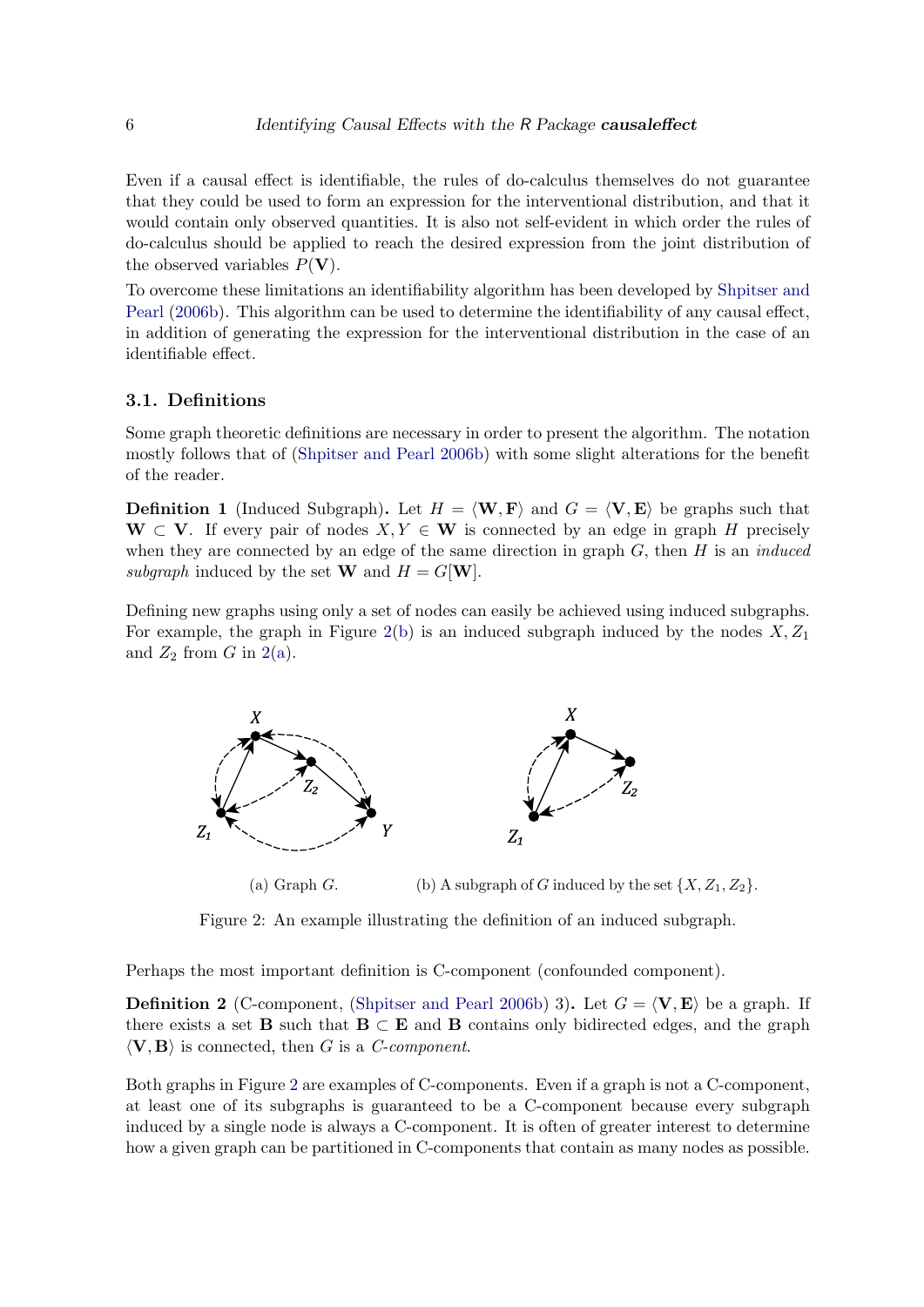**Definition 3** (Maximal C-component). Let G be a graph and  $C = \langle V, E \rangle$  a C-component such that  $C \subset G$ . C-component C is maximal (with respect to graph G) if  $H \subset C$  for every bidirected path H of graph G which contains at leasts one node of the set  $V$ .

[Tian](#page-25-4) [\(2002\)](#page-25-4) proved, that the joint probability distribution  $P(\mathbf{V})$  of the observed variables of  $graph G$  can always be factorized in such a way, that each term of the resulting product corresponds to a maximal C-component. This property is in a fundamental role in the algorithm, since it can be used to recursively divide the expression of the interventional distribution into simpler expressions.

If a given graph G is not a C-component, it can still be divided into a unique set  $C(G)$  of subgraphs, each a maximal C-component of  $G$ . This follows from the fact, that there exists a bidirected path between two nodes in  $G$  if and only if they belong in the same maximal C-component, which in turn follows from the definition of a maximal C-component. This means, that the bidirected paths of graph G completely define its maximal C-components.

C-trees are a special case of C-components. They are closely related to direct effects, which are causal effects of the form  $P_{Pa(Y)}(Y)$ .

Definition 4 (C-tree, [\(Shpitser and Pearl](#page-24-0) [2006b\)](#page-24-0) 4). Let G be a C-component such that every observed node has at most one child. If there is a node Y such that  $G[An(Y)_{G}] = G$ , then  $G$  is a  $Y$ -rooted C-tree.

Using only C-trees and C-components it is already possible to characterize identifiability of effects on a single variable. C-forest is the multivariate generalization of a C-tree in such a way that the *root set*, which is the set of nodes  $\{X \in G \mid De(X)_{G} \setminus \{X\} = \emptyset\}$ , contains one or more nodes.

**Definition 5** (C-forest, [\(Shpitser and Pearl](#page-24-0) [2006b\)](#page-24-0) 5). Let G be a graph and Y its root set. If G is a C-component, and every observed node has at most one child, then  $G$  is  $Y$ -rooted C-forest.

Both C-components in Figure [2](#page-5-0) are also C-forests, because every observed node has at most one child in both graphs. In addition, their root sets consist only of a single node. There exists a connection between C-forests and general causal effects of the form  $P_{\mathbf{x}}(\mathbf{Y})$ . A graph structure formed by a pair of C-trees is used to determine such effects.

**Definition 6** (Hedge, [\(Shpitser and Pearl](#page-24-0) [2006b\)](#page-24-0) 6). Let  $G = \langle V, E \rangle$  be a graph, and  $X, Y \subset$ V disjoint subsets. If there are two R-rooted C-forests  $F = \langle V_F, E_F \rangle$  and  $F' = \langle V_{F'}, E_{F'} \rangle$ such that  $\mathbf{V}_F \cap \mathbf{X} \neq \emptyset$ ,  $\mathbf{V}_{F'} \cap \mathbf{X} = \emptyset$ ,  $F' \subset F$ , and  $\mathbf{R} \subset An(\mathbf{Y})_{G_{\overline{\mathbf{X}}}}$ , then F and F' form *hedge* for  $P_{\mathbf{x}}(\mathbf{y})$  in G.

Hedges are a remarkable structure, since they generalize certain results regarding identifiability. One example of such a result is the condition for identification of a causal effect of the form  $P_x(\mathbf{y})$  in [\(Tian and Pearl](#page-25-5) [2002\)](#page-25-5). The result states that  $P_x(\mathbf{y})$  is identifiable if there are no bidirected paths between X and any of its children in  $G[An(\mathbf{Y})_G]$ . Consider the graph  $H = \langle V, E \rangle$  in Figure [3](#page-7-0) containing the nodes X and Y and a bidirected path connecting them formed by the intermediary nodes  $\{Z_1, \ldots, Z_k\}$ . One can observe, that the C-forests H and  $H[\mathbf{V} \setminus \{X\}]$  form a hedge for  $P_x(Y, Z_1, \ldots, Z_k)$ .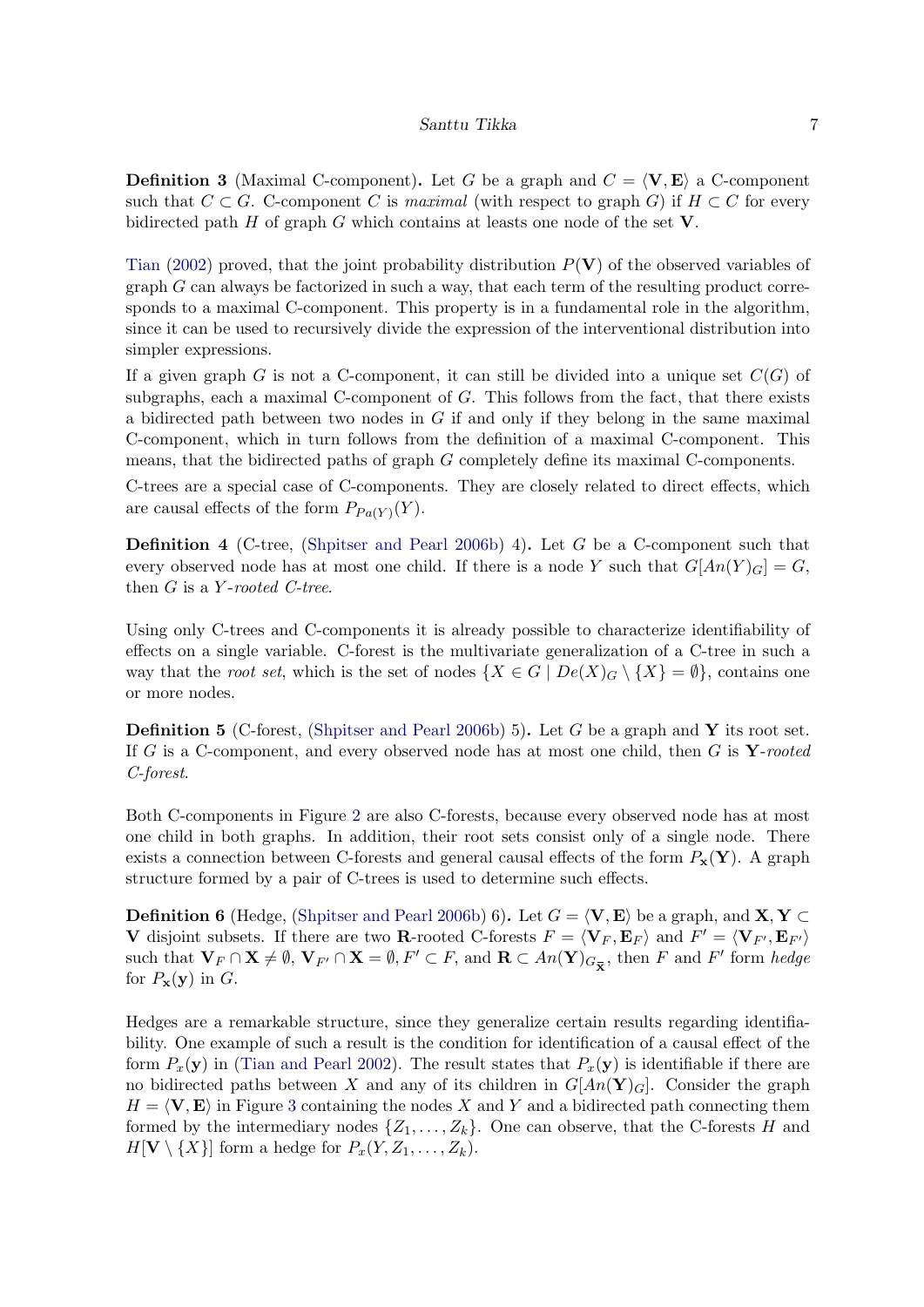<span id="page-7-0"></span>

Figure 3: Path H.

[Shpitser and Pearl](#page-24-0) [\(2006b\)](#page-24-0) proved, that if a graph G contains a hedge for  $P_x(y)$ , then the effect is not identifiable.

### <span id="page-7-1"></span>3.2. Algorithm

Using the previously presented definitions it is now possible to define algorithm [1,](#page-8-0) which completely characterizes the identifiability problem of general causal effects. [Shpitser and](#page-24-0) [Pearl](#page-24-0) [\(2006b\)](#page-24-0) showed, that the expression returned by algorithm [1](#page-8-0) for  $P_{\mathbf{x}}(\mathbf{y})$  is always correct if the effect in question is identifiable. They also showed, that if the algorithm is interrupted on line five, then the original graph G contains a hedge, preventing the identifiability of the effect. The existence of a hedge is therefore equivalent with unidentifiability. This result also shows the completeness of do-calculus, because the algorithm only applies standard rules of probability manipulations and the three rules of do-calculus. All variables are assumed to be discrete, but the algorithm can also be applied in a continuous case, when the respective sums are replaced with integrals.

The algorithm is required to be able to iteratively process the nodes of the graph, which means that the nodes have to be ordered in some meaningful fashion. This ordering must be able to take the directions of the edges into account, and at least one such ordering must always exist for any given graph. Topological ordering has all of these prerequisite properties.

**Definition 7** (Topological Ordering). Topological ordering  $\pi$  of a DAG  $G = \langle V, E \rangle$  is an ordering of its nodes, where either  $X > Y$  or  $Y > X$  for all pairs of nodes  $X, Y \in V$ ,  $X \neq Y$ in G. In addition, no node can be greater than its descendants in  $\pi$ . In other words, if X is an ancestor of Y in  $G$ , then  $X < Y$ .

There exists at least one topological ordering for any DAG, but in some cases there can be multiple orderings. One way to always construct an ordering for a given graph is to begin by determining all nodes without parents, and ordering them arbitrarily. Next, all nodes without parents excluding the nodes found in previous step are determined and again ordered arbitrarily. It is also assigned, that the largest node in the previous step is smaller than the smallest node in the current step. This process is iterated, until all nodes have been ordered.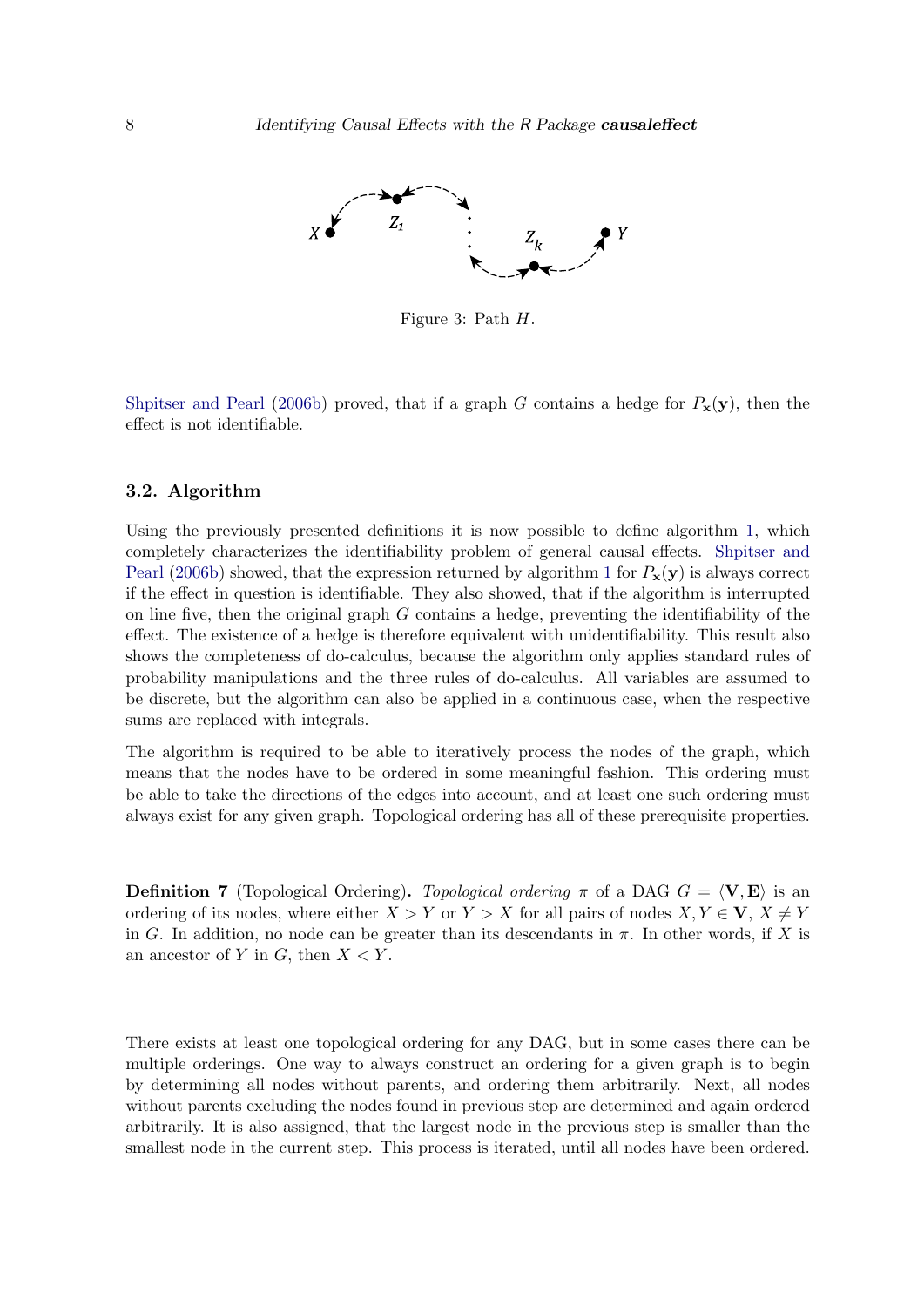<span id="page-8-0"></span>**INPUT:** Value assignments **x** and **y**, joint distribution  $P(\mathbf{v})$  and a DAG  $G = \langle \mathbf{V}, \mathbf{E} \rangle$ . G is an I-map of P.

**OUTPUT:** Expression for  $P_{\mathbf{x}}(\mathbf{y})$  in terms of  $P(\mathbf{v})$  or  $\textbf{FAIL}(F, F')$ .

function ID(y, x, P, G)  
\n1: if x = 
$$
\emptyset
$$
, then  
\nreturn  $\sum_{v \in \mathbf{v} \setminus \mathbf{y}} P(\mathbf{v})$ .  
\n2: if  $\mathbf{V} \neq An(\mathbf{Y})_G$ , then  
\nreturn ID(y, x \cap An(\mathbf{Y})\_G, P(An(\mathbf{Y})\_G), G[An(\mathbf{Y})\_G)].  
\n3: Let  $\mathbf{W} = (\mathbf{V} \setminus \mathbf{X}) \setminus An(\mathbf{Y})_{G_{\overline{\mathbf{X}}}}$ .  
\nif  $\mathbf{W} \neq \emptyset$ , then  
\nreturn ID(y, x \cup w, P, G).  
\n4: if  $C(G[\mathbf{V} \setminus \mathbf{X}]) = \{G[\mathbf{S}_1], \ldots, G[\mathbf{S}_k]\}$ , then  
\nreturn  $\sum_{v \in \mathbf{v} \setminus (\mathbf{y} \cup \mathbf{x})} \prod_{i=1}^k \mathbf{ID}(\mathbf{s}_i, \mathbf{v} \setminus \mathbf{s}_i, P, G)$ .  
\nif  $C(G[\mathbf{V} \setminus \mathbf{X}]) = \{G[\mathbf{S}]\}$ , then  
\n5: if  $C(G) = \{G\}$ , then  
\nthrow  $\text{FAIL}(G, G[\mathbf{S}])$ .  
\n6: if  $G[\mathbf{S}] \in C(G)$ , then  
\nreturn  $\sum_{v \in \mathbf{s} \setminus \mathbf{y}} \prod_{V_i \in \mathbf{S}} P(v_i|v_{\pi}^{(i-1)})$ .  
\n7: if  $(\exists \mathbf{S}')\mathbf{S} \subset \mathbf{S}'$  such that  $G[\mathbf{S}] \in C(G)$ , then  
\nreturn  $\mathbf{ID}(\mathbf{y}, \mathbf{x} \cap \mathbf{s}', \prod_{V_i \in \mathbf{S}'} P(V_i|V_{\pi}^{(i-1)} \cap \mathbf{S}', v_{\pi}^{(i-1)} \setminus \mathbf{s}'), G[\mathbf{S}']$ ).

Algorithm 1: The causal effect of intervention  $do(X = x)$  on Y.

Algorithm [1](#page-8-0) is simple in a sense that at each recursion stage the computation proceeds to exactly one line only. This is easy to see from the fact that after a condition regarding any of the line has been checked, either a **return** or a **FAIL** command will be executed. If  $\mathbf{x} = \emptyset$  on line one, then the marginal distribution  $P(y)$  is computed instead of a causal effect. This can be achieved by marginalizing over the joint distribution  $P(V)$ . On line two, all non-ancestors of Y in G are eliminated. This is possible due to the fact that the input of the algorithm assumes that G is an I-map of G and thus all necessary conditional independences hold. On line three, interventions are added to the original causal effect, which is feasible due to the third rule of do-calculus, because  $(\mathbf{Y} \perp\!\!\!\perp \mathbf{W}|\mathbf{X})_{G_{\overline{\mathbf{X}},\overline{\mathbf{W}}}}$ .

It is possible to index the nodes of  $G$  and the nodes of any subgraph of  $G$  using the topological ordering. This property is utilized on lines four, six and seven. The notation  $V_{\pi}^{(i-1)}$  refers to all nodes in G that are smaller than  $V_i$  in  $\pi$ . Any topological ordering of G is also a topological ordering for any subgraph of  $G$ . This means, that it is unnecessary to determine a new ordering for each subgraph of G. Instead, one can fix the ordering before applying the algorithm.

The maximal C-components of  $G[V \setminus X]$  are determined on line four and their factorization property is utilized. If more than one C-components were found, it is now necessary to calculate a new causal effect for every C-component. The algorithm proceeds to either line five, six or seven in the case if only one C-component was found.

If Algorithm [1](#page-8-0) throws **FAIL**, then the original graph  $G$  contains a hedge formed by graph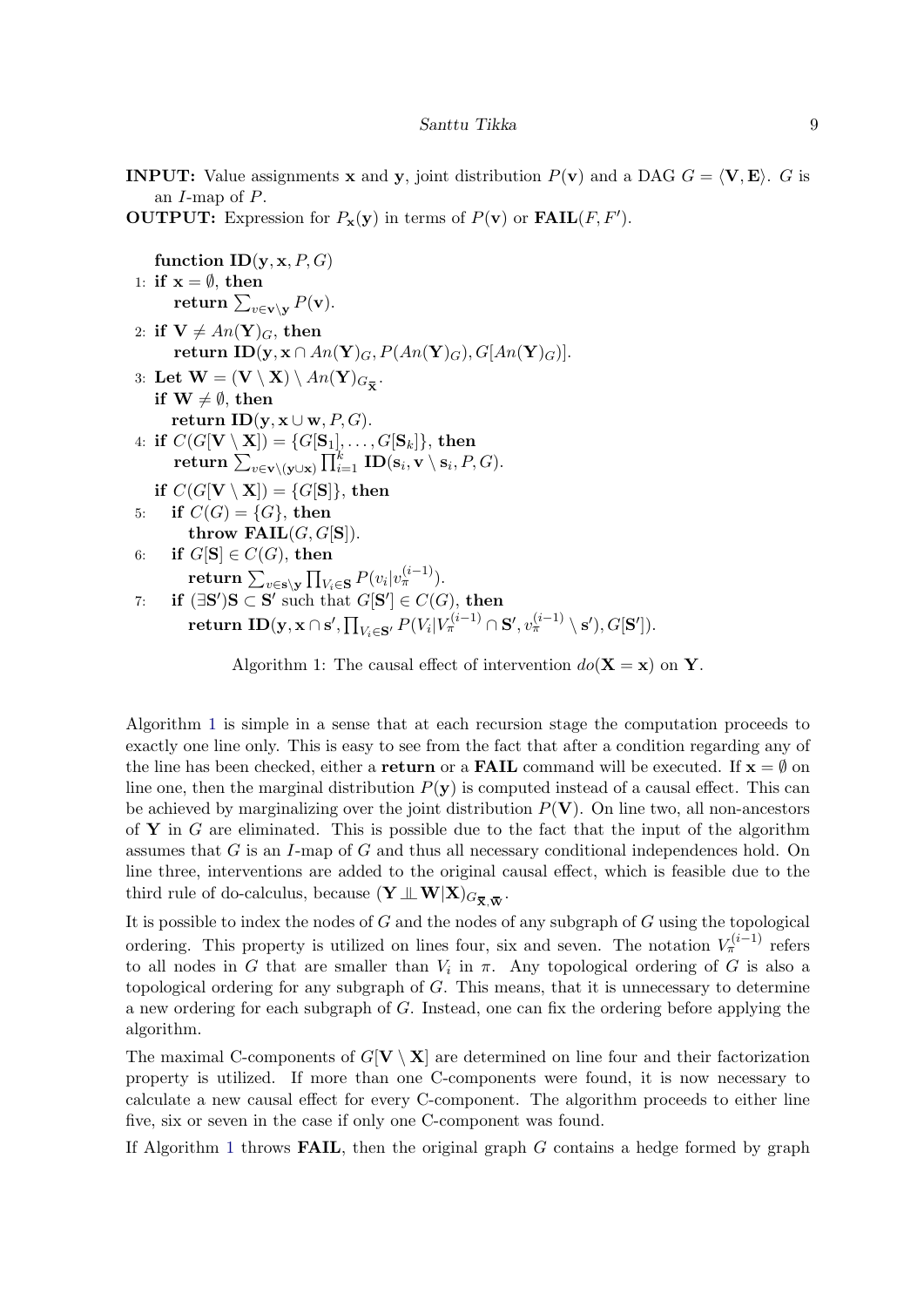$G$  and  $G[S]$  of the current recursion stage, due to which the original effect is not identifiable and computation terminates. If the algorithm continues, then it is necessary to determine whether  $G[S]$  is a maximal C-component of G. If this is the case, then the condition of line six has been satisfied. In the other case, the computation of the intervention can be limited to the intersection of sets  $X$  and  $S'$  on line seven.

Identifiability of conditional interventional distributions is characterized by Algorithm [2.](#page-9-1) This algorithm is a generalization of Algorithm [1](#page-8-0) and in fact it utilizes the function ID in the computation. It was constructed by [Shpitser and Pearl](#page-24-11) [\(2006a\)](#page-24-11) for identifying conditional causal effects i.e., causal effects of the form  $P_x(y|z)$ . They showed, that this algorithm is also sound and complete for identifying all such effects.

<span id="page-9-1"></span>**INPUT:** Value assignments **x**, **y** and **z**, joint distribution  $P(\mathbf{v})$  and a DAG  $G = \langle \mathbf{V}, \mathbf{E} \rangle$ . G is an I-map of P.

**OUTPUT:** Expression for  $P_{\mathbf{x}}(\mathbf{y}|\mathbf{z})$  in terms of  $P(\mathbf{v})$  or  $\textbf{FAIL}(F, F')$ .

function  $IDC(y, x, z, P, G)$ 1: if  $\exists Z \in \mathbf{Z}$  such that  $(\mathbf{Y} \perp\!\!\!\perp Z | \mathbf{X}, \mathbf{Z} \setminus \{Z\})_{G_{\overline{\mathbf{X}}, \mathbf{Z}}}$  then return IDC(y, x ∪ {z}, z \ {z}, P, G). 2: else let  $P' = ID(y \cup z, x, P, G)$ .

return  $P' / \sum_{y \in \mathbf{y}} P'$ 

Algorithm 2: The causal effect of intervention  $do(X = x)$  on Y given Z.

The primary focus of this paper however, is the implementation of Algorithm [1.](#page-8-0) The implementation of Algorithm [2](#page-9-1) follows seamlessly from this implementation, because at the bottom of any recursive stack of IDC the function ID is ultimately called, which determines if the original conditional effect is identifiable. The only additional task is to determine whether a suitable node for the d-separation condition exists on line 1.

### <span id="page-9-0"></span>3.3. Application in practice

We return to the example presented in Section [2.](#page-3-0) The graph of the example along with some subgraphs are shown here in Figure [4.](#page-10-0) Let  $G = \langle V, E \rangle$  be a graph such as in Figure [4\(a\)](#page-10-0) and a causal effect of interest  $P_x(y)$ , which is to be identified from the joint distribution  $P(X, Y, Z, W)$ . Only a single topological ordering exists for the nodes of G, and it is W  $X < Z < Y$ . Clearly  $\mathbf{x} \neq \emptyset$ ,  $\mathbf{V} = An(Y)_{G}$  and  $\mathbf{W} = \emptyset$ , so the first three lines are ignored and line four is triggered, since

$$
C(G[\mathbf{V}\setminus\{X\}])=\{G[W],G[Z],G[Y]\}.
$$

Because  $\mathbf{v} \setminus (\{y\} \cup \{x\}) = \{w, z\},\$ it is now necessary to identify three new causal effects in the following expression:

$$
\sum_{w,z} P_{x,z,y}(w) P_{w,x,y}(z) P_{w,x,z}(y).
$$

Consider the first term of the product. Because  $V \neq An(W)<sub>G</sub>$ , line two is triggered, and non-ancestors of W are ignored.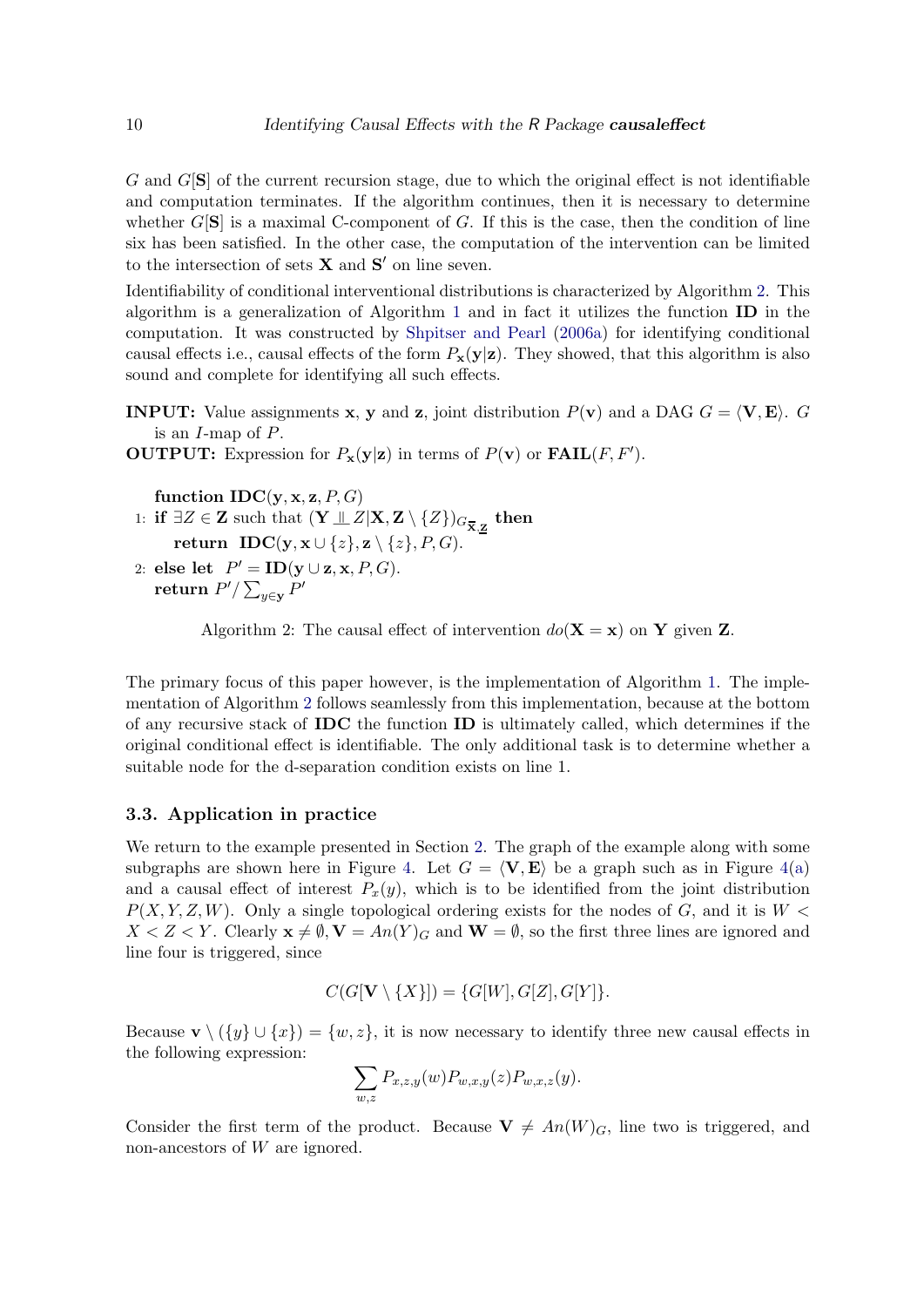<span id="page-10-0"></span>

Figure 4: Graph G and its subgraphs.

This results in the first term simplifying to  $P(w)$  because  $An(W)<sub>G</sub> = \{W\}$ . Line two is also triggered when computing the second term, and

$$
P_{w,x,y}(z) = P_{w,x}(z)
$$

in a subgraph induced by ancestors of  $Z$  as in Figure [4\(b\)](#page-10-0). Observing that

$$
C(G[An(Z)_G \setminus \{W, X\}]) = \{G[Z]\}
$$

and

$$
G[Z] \in C(G[An(Z)_{G}]) = \{G[X], G[W], G[Z]\},\
$$

the algorithm proceeds to line 6 and the second term simplifies again

$$
P_{w,x}(z) = P(z|w, x).
$$

The last term  $P_{w,x,z}(y)$  triggers line four, because

$$
C(G[\mathbf{V}\setminus\{W,X,Z\}])=\{G[Y]\}.
$$

 $G[Y]$  is not a maximal C-component of  $G$ , but Y is a node of one of the maximal C-components of G:  $\{Y\} \subset \{X, Y\} = \mathbf{S}'$ . It holds for the set  $\mathbf{S}'$ , that

$$
G[\mathbf{S'}] \in C(G) = \{G[\{X, Y\}], G[W], G[Z]\}.
$$

So it is mandatory to compute  $P_x(y)$  from  $P(X|w)P(Y|X, w, z)$  in the graph corresponding to Figure [4\(c\)](#page-10-0). It should be noted, that this causal effect differs from the original effect  $P_x(y)$ , because the joint distribution  $P(\mathbf{V})$  of observed variables of G is not the same as the distribution  $P(X|w)P(Y|X, w, z)$  of the subgraph of the current recursion stage.

Line two is triggered next, and since  $Y$  has no observed ancestors in the graph corresponding to  $4(c)$ , it follows that

$$
P_x(y) = \sum_x P(x|w)P(y|x, w, z).
$$

An expression for the original causal effect is obtained by combining the previous results

$$
P_x(y) = \sum_{w,z} P(z|w,x)P(w) \sum_x P(y|w,x,z)P(x|w).
$$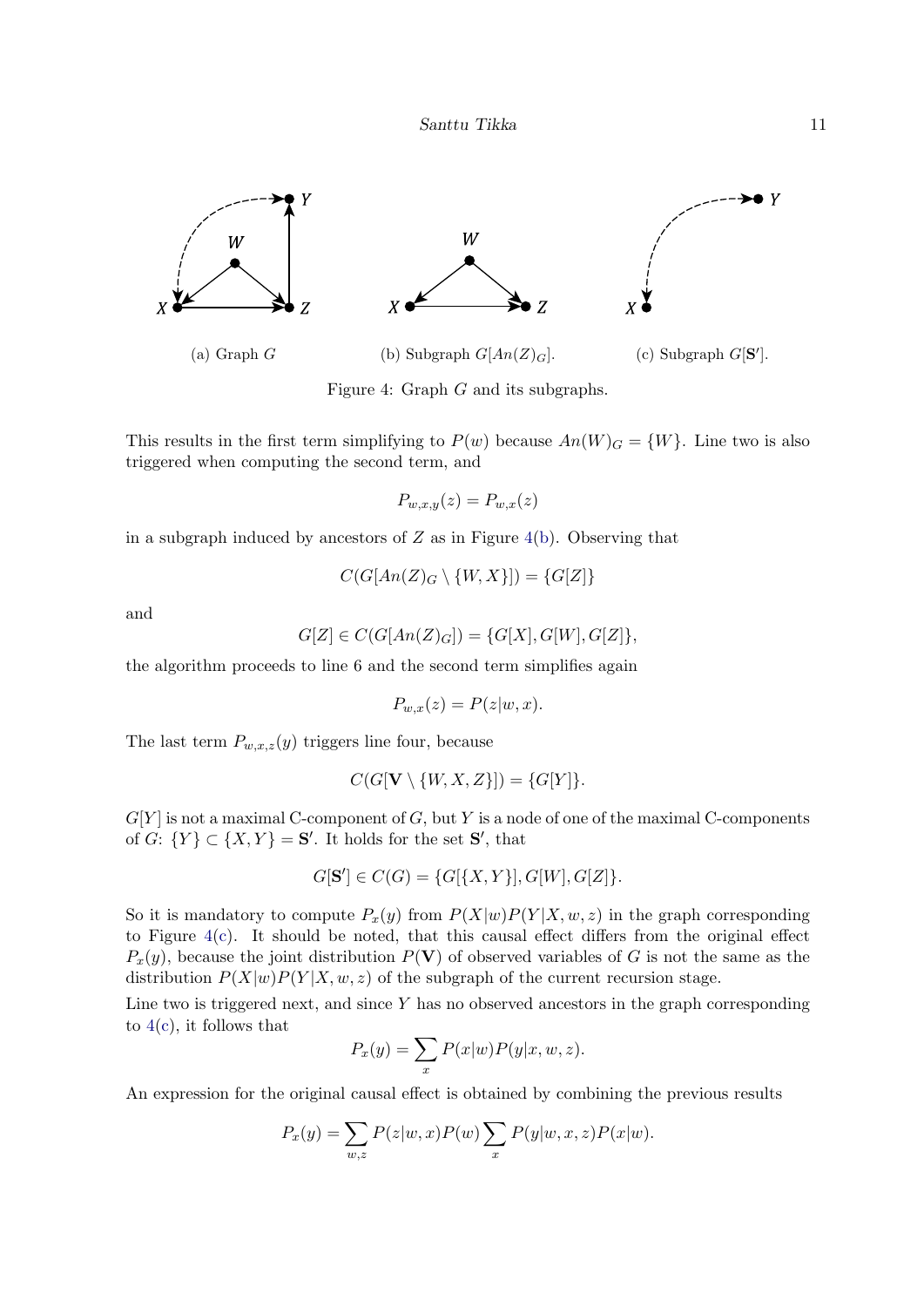The result agrees with the result derived in Section [2.](#page-3-0)

<span id="page-11-1"></span>Algorithm [1](#page-8-0) can also be used to detect unidentifiability. Let  $F = \langle \mathbf{V}, \mathbf{E} \rangle$  be a graph of Figure [5\(a\)](#page-11-1) and a causal effect of interest  $P_x(y)$ , which is to be identified from  $P(X, Y, Z_1, Z_2)$ . Let the topological ordering of the nodes of F be  $Z_1 < X < Z_2 < Y$ .



Figure 5: Graph F and its subgraph  $F[An(Z_2)_F]$ .

The computation starts from line three

$$
\mathbf{W} = (\mathbf{V} \setminus \mathbf{X}) \setminus An(\mathbf{Y})_{F_{\overline{\mathbf{X}}}} = (\{X, Y, Z_1, Z_2\} \setminus \{X\}) \setminus \{X, Z_2, Y\} = \{Z_1\} \neq \emptyset.
$$

 $Z_1$  is added to the original intervention, so  $P_{z_1,x}(y)$  has to be identified. Line four is triggered next, because

$$
C(F[\mathbf{V} \setminus \{Z_1, X\}]) = \{F[Z_2], F[Y]\}.
$$

Since  $\mathbf{v} \setminus (\{y\} \cup \{z_1, x\}) = \{z_2\}$ , two new causal effects have to be identified following expression:

$$
\sum_{z_2} P_{z_1,x,y}(z_2) P_{z_1,x,z_2}(y).
$$

Consider the first term of the product. Clearly  $\mathbf{V} \neq An(Z_2)_F$ , so the algorithm proceeds to line two, which means that

$$
P_{z_1,x,y}(z_2) = P_{z_1,x}(z_2)
$$

in a subgraph formed by ancestors of  $Z_2$  as in Figure [5\(b\)](#page-11-1). However,  $P_{z_1,x}(z_2)$  is not identifiable, because

$$
C(F[An(Z_2)_F \setminus \{Z_1, X\}]) = \{F[Z_2]\} \text{ and } C(F[An(Z_2)_F]) = \{F[An(Z_2)_F]\},
$$

which trigger line five. In conclusion, F contains a hedge for  $P_{z_1,x}(z_2)$  formed by C-forests  $F[Z_2]$  and  $F[\{Z_1, Z_2, X\}].$  Thus the original effect  $P_x(y)$  is not identifiable.

# 4. Implementation using R

<span id="page-11-0"></span>The programming language R (R [Core Team](#page-24-12) [2015\)](#page-24-12) was chosen for the implementation of Algorithm [1.](#page-8-0) The R packages XML [\(Temple Lang](#page-25-6) [2013\)](#page-25-6), igraph [\(Csardi and Nepusz](#page-23-10) [2006\)](#page-23-10) and **ggm** [\(Marchetti](#page-24-13) *et al.* [2015\)](#page-24-13) are utilized repeatedly throughout the implementation.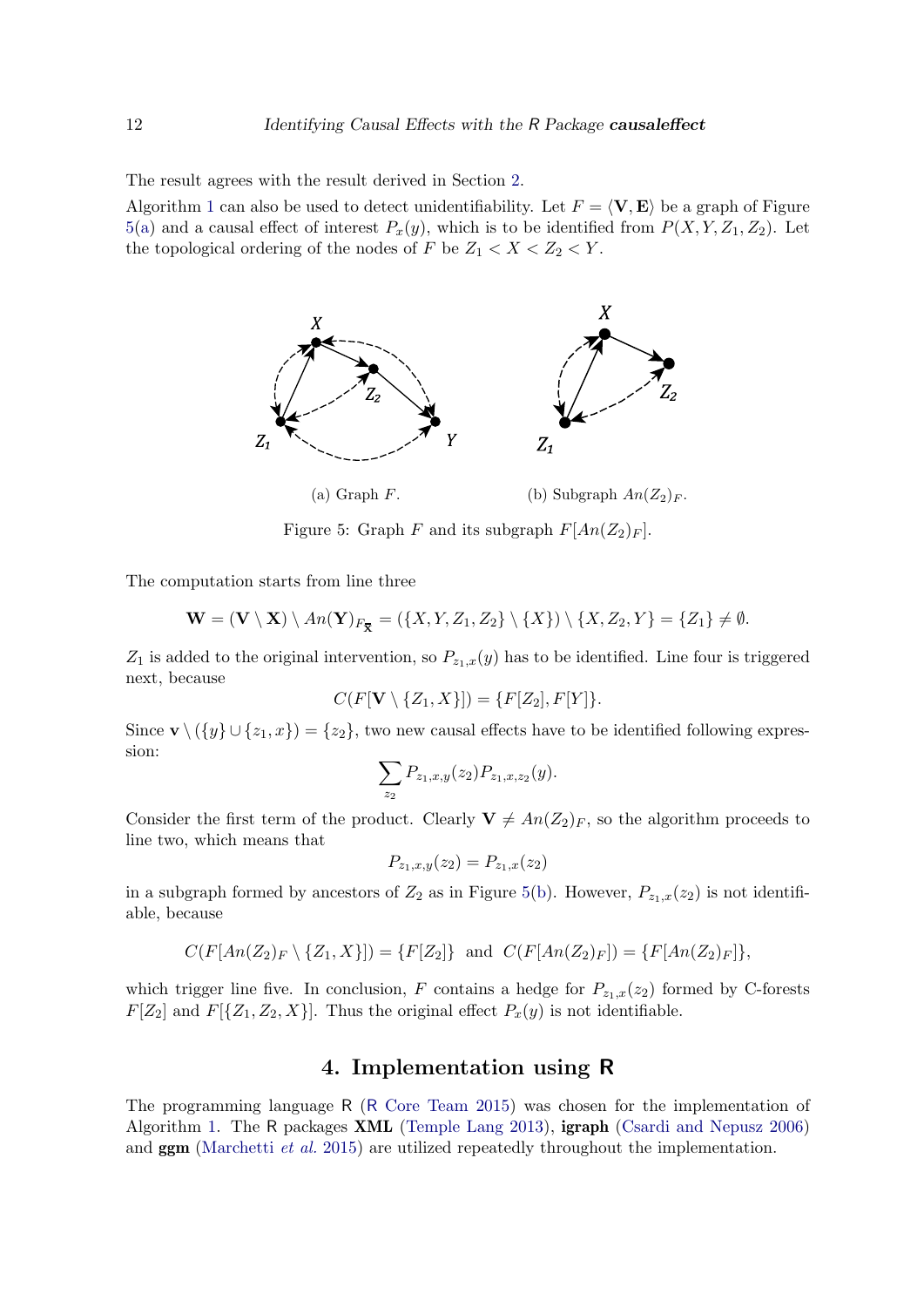#### Santtu Tikka 13

#### <span id="page-12-1"></span>4.1. Graph files

A graph G induced by the causal model is a crucial argument of Algorithm [1.](#page-8-0) Many file formats for visualizing graphs are available, each with their own strengths and weaknesses. Some of these formats are very simple, and do not differentiate directed and undirected graphs. Some formats offer excessive features for describing causal models, or they might require handling complex syntax, which can be time consuming.

GraphML [\(Brandes](#page-22-3) et al. [2002\)](#page-22-3) is a user-friendly file format for graphs. Its features include support for directed graphs and visualizations. GraphML is based on the Extensible Markup Language (XML) [\(Maler](#page-23-11) et al. [2004\)](#page-23-11), which makes processing of graphs files almost effortless. One can also include the names of the nodes within the GraphML file itself, so the user is not limited to having to input the node names themselves inside the R environment. Graphical editors for creating GraphML files are freely available for the user. A special function called parse.graphml has been developed for processing GraphML files. However, the implementation of Algorithm [1](#page-8-0) is not limited to GraphML files alone. Any file format supported by the igraph package can be used, as long as the graph follows one of the following notations for bidirected edges.

Bidirected edges can be separated from unidirected edges by using graphical parameters. For this purpose, three distinct notations have been selected to describe bidirected edges, which correspond to unobserved nodes.

<span id="page-12-0"></span>

Figure 6: Notations for bidirected edges.

The available notations for bidirected edges are shown in Figures  $6(a)$ ,  $6(b)$  and  $6(c)$ . It should be noted, that notations 1 and 2 are almost identical. Because of their similarity, both notations 1 and 2 are referred to as standard notation. Notation 3, as shown in Figure  $6(c)$ differs from the previous two. It is apparent, that this notation cannot be used as such, because it induces loops in the graph which is not allowed in the context of DAGs. However, GraphML format enables the assignment of parameters for the edges, which in turn allows one to separate these edges from their unidirected counterparts. When using notation 3, one must define a parameter called description for the two unidirected edges corresponding to the bidirected edge, and assign its value to "U" (Unobserved). Notation 3 is used in the implementation itself, which is why it is referred to as the internal notation.

The process of importing GraphML files created by a graphical editor is handled by using the R package XML. This package contains the function xmlParse, which is utilized to import graph files into R objects. It should be noted, that these objects only reflect their internal C objects and are thus different from ordinary R objects. This means that the memory reserved by the XML objects has to be freed after the files have been imported. Normally R does this automatically.

Algorithm [1](#page-8-0) requires only a small portion of the XML content, and the unnecessary content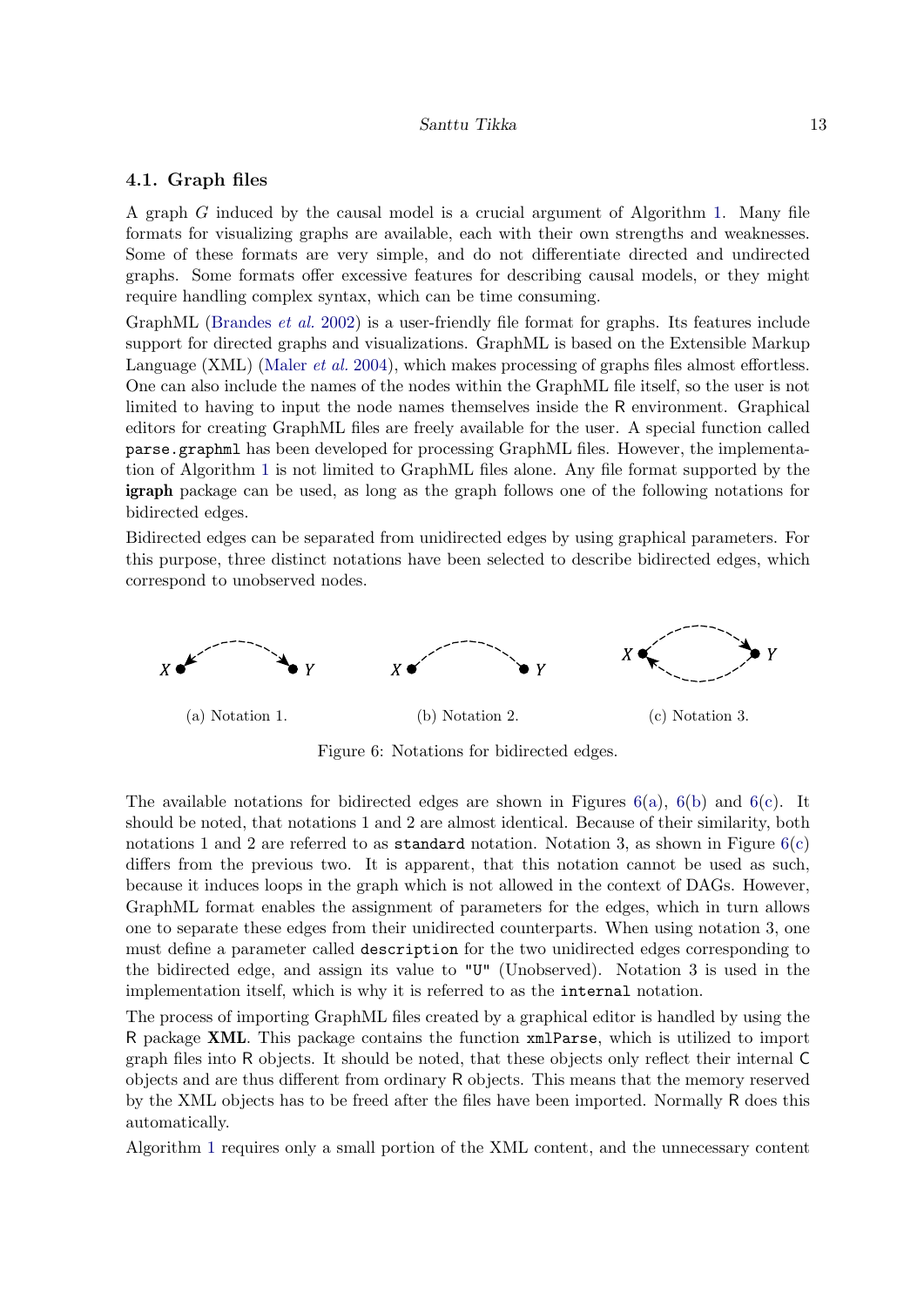is removed in the process of searching for the important items. Items of importance are those that contain data about the node names, node count, edge count and the values of the description parameters of the edges. If notation 1 or 2 of Figures  $6(a)$  and  $6(b)$  was used for the bidirected arcs, it is converted to match the internal format of Figure  $6(c)$ . The XML search is implemented using the function getNodeSet of the XML package. This function uses XPath, which is a processing language for XML content search [\(Simpson](#page-24-14) [2002\)](#page-24-14).

When the crucial information has been extracted, an **igraph** graph is formed from the remaining content. igraph is a tool for visualizing and processing graphs, and it can handle graphs which may contain millions of nodes due to its implementation in C. This package also offers many useful functions related to Algorithm [1,](#page-8-0) such as determining the ancestors of a node, constructing a topological ordering and generating induced subgraphs from a set of edges or nodes. One of the main goals of **igraph** is the effortless implementation of graph algorithms.

### 4.2. Distribution objects

An important question regarding the Algorithm [1](#page-8-0) of Section [3.2,](#page-7-1) is how the probability distribution which changes at each recursive stage should be implemented. An intuitive solution is to construct a distribution object, which maintains the terms currently present in the expression. Distribution objects are recursive by construction as is the algorithm itself. In practice this means that when any of the lines four, six or seven is triggered, sub objects are formed, which correspond to the product terms of the expression. These sub objects can further branch into sub objects of their own and so forth. **causaleffect** implements an R class called probability to represent the distribution objects.

Multiple attributes have to be set for the distribution objects in order to present the probability distribution precisely. The string vectors var and cond are one of the most common attributes, because they enable the definition of a simple conditional distribution. A distribution is formed by the variables described in var conditioned on those of cond. For example, let  $p$  be a distribution object, and let the values of its attributes be  $var = "Y"$  and  $cond =$ "X". Therefore object p represents the conditional distribution  $P(Y|X)$ .

When the distribution is a product, the individual terms are defined in a list of distribution objects called children and a logical variable recursive is set to TRUE to differentiate this object from those containing only a single term. For example, for a distribution which represents the distribution  $P^* = P(Z|X)P(X|Y)P(Y)$  one has to set children = list(a,b,c), where the objects a, b and c represent the distributions  $P(Z|X), P(X|Y)$  and  $P(Y)$  respectively.

For marginal distributions a string vector sumset has been defined. The contents of this vector correspond to the variables which the distribution is to be summed over in the discrete case, or integrated over in the continuous case. In simple situations this parameter is not needed, but often with more complex graphs one encounters instances, where the computation of conditionals is no longer straightorward. Suppose one had to compute the marginal distribution  $P^*(X)$  of X from the joint distribution  $P^*(X, Y, Z)$  of the previous example. To achieve this, one has to set sumset =  $c("Y", "Z")$  for the matching distribution object, because  $P^*(X) = \sum_{Y,Z} P(Z|X)P(X|Y)P(Y)$ .

The level of complexity increases further when computing conditionals from distributions which consist of multiple product terms. The previously presented attributes are often insufficient to from an expression for the corresponding distribution object. Consider once more the joint distribution  $P^*$ . Computing the marginal conditional distribution  $P^*(X|Y)$  results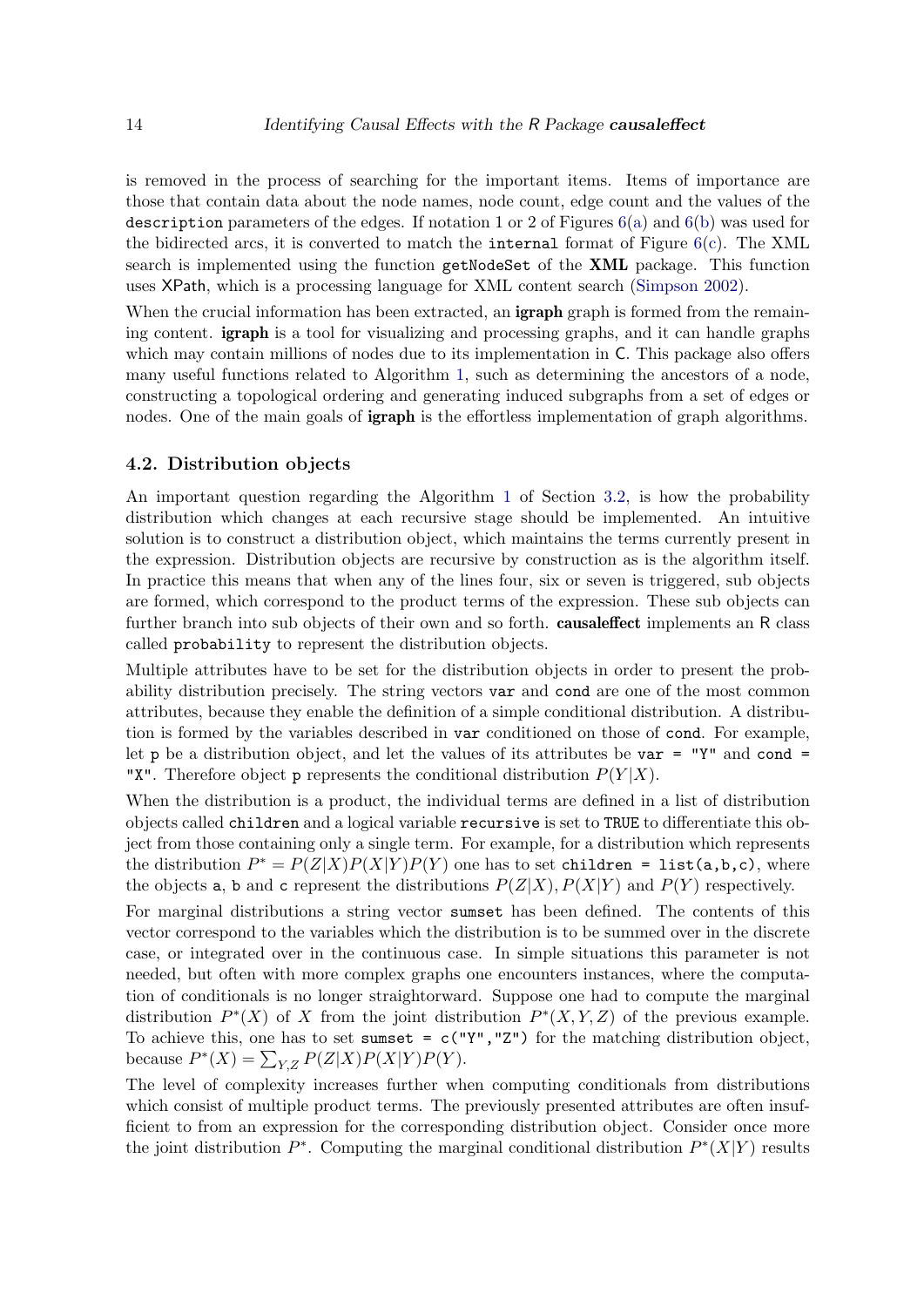in

$$
P^*(X|Y) = \frac{P^*(X,Y)}{P^*(Y)} = \frac{\sum_{Z} P(Z|X)P(X|Y)P(Y)}{\sum_{X,Z} P(Z|X)P(X|Y)P(Y)} =
$$
  

$$
\frac{P(X|Y)\sum_{Z} P(Z|X)}{\sum_{X} [P(X|Y)\sum_{Z} P(Z|X)]} = P(X|Y).
$$

The implementation is able to handle similar situations, where the expression can easily be simplified using the following procedure. Any term which does not depend on the summation index, will be placed outside of the sum. Next, it is checked whether any expressions can be simplified by changing the order of summation. Corresponding terms are subtracted if possible.

These simplification rules are not sufficient to handle every situation. For example, the expression  $\sum_{X} P(Y|X)P(X)$  cannot be simplified using the procedure above. One cannot remove any terms from within the sum and the summation order is clearly fixed. In situations, where the denominator is necessary in order to correctly form the expression, one needs to include additional attributes called divisor and fraction. These attributes are similar to the attributes children and recursive in a sense that divisor contains the distribution object that represents the denominator and fraction is set to TRUE when it is necessary to represent the expression as a fraction.

#### 4.3. Maximal C-components

In Section [3.1](#page-5-1) it was shown, that for every causal diagram G there exists a unique set  $C(G)$ of maximal C-components of G. To construct this set, one has to begin by determining all bidirected edges of G. Afterwards, a subgraph containing only bidirected edges is formed. This subgraph will contain one or more *components*, which are connected subgraphs of G. Because these components are disjoint and every pair of nodes within a component is connected by a bidirected path, it follows that they must be the maximal C-components of  $G$ . The *adjacency* matrix of  $G$  is utilized to find the bidirected edges of  $G$ .

**Definition 8** (adjacency matrix). An *adjacency matrix* of a graph  $G = \langle V, E \rangle$  is a  $n \times n$ matrix  $A = [a_{ij}]$ , where n is the number of nodes of  $G, V = \{V_1, V_2, \ldots, V_n\}$  and  $a_{ij}$  is the number of edges from  $V_i$  to  $V_j$ .

Because  $G$  is directed, its adjacency matrix is not necessarily symmetric. When notation 3 of Figure  $6(c)$  is used to describe the bidirected edges, it is easy to confirm that two nodes  $V_i$ and  $V_j$  are connected by at least one bidirected edge if and only if  $a_{ij} \geq 1$  and  $a_{ji} \geq 1$ . Thus all bidirected edges can be determined by comparing A to its transpose  $A^{\top}$ , and by choosing only those edges which correspond to indices with  $a_{ij} \geq 1$  and  $a_{ji} \geq 1$ .

The subgraph of G containing only bidirected edges is constructed by using the function subgraph.edges of the igraph package. This function retains all nodes of the input graph, but removes all the edges that were not given as input. The subgraph returned by this function is further divided into components by using the function decompose.graph which is also provided by igraph.

#### 4.4. Implementation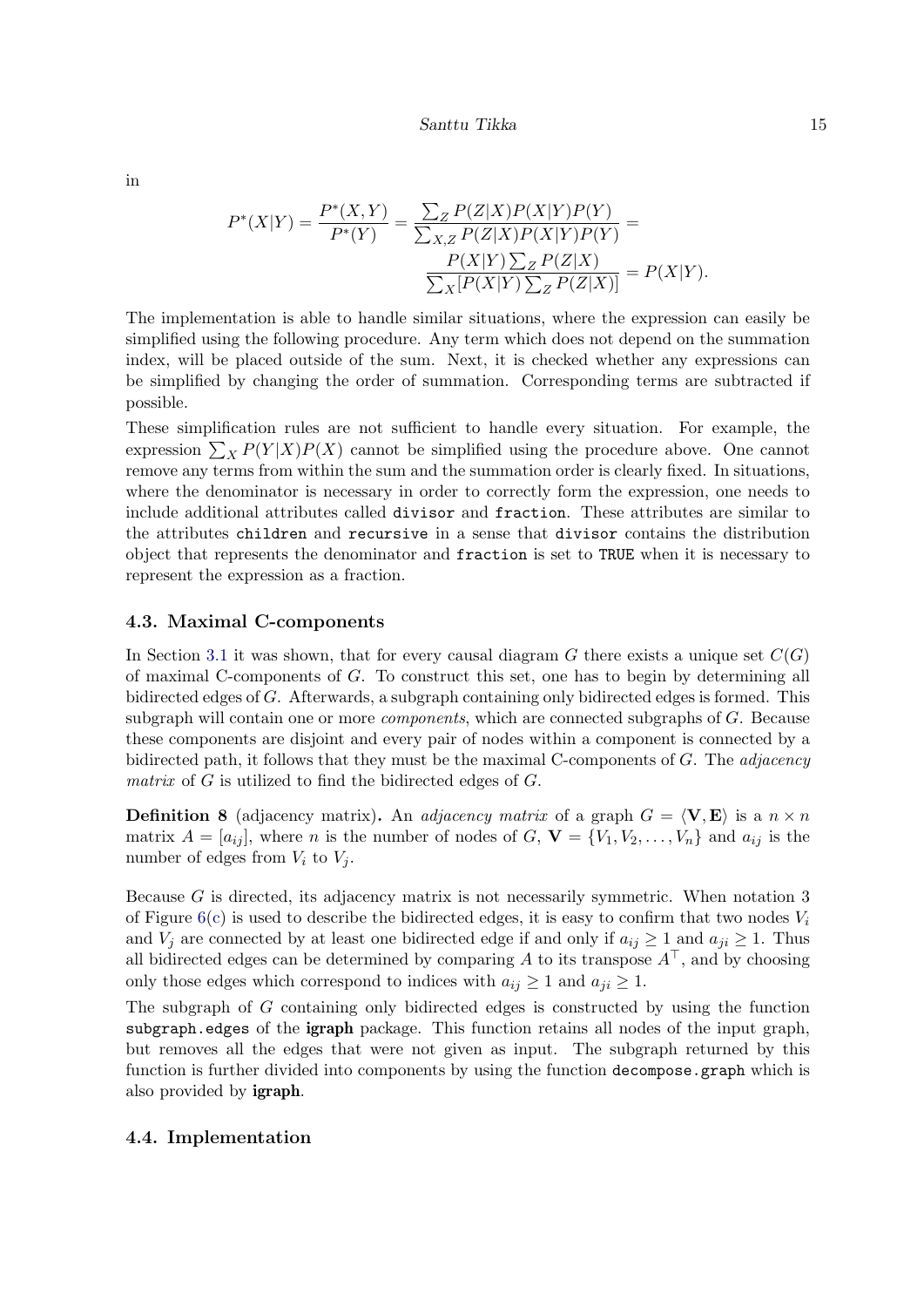All necessary preparations have been presented to implement Algorithm [1.](#page-8-0) Any probability distribution can be represented with a corresponding distribution object, and the adjacency matrix provides a method to determine the maximal C-components of G. Other important methods are provided by the igraph package, such as constructing subgraphs and determining the ancestors of a given set of nodes. In this implementation, the input of Algorithm [1](#page-8-0) consists of the sets  $x$  and  $y$  including the graph  $G$ , and returns a probability object, which is a list structure that describes the expression of the causal distribution  $P_{\mathbf{x}}(\mathbf{y})$  in terms of  $P(\mathbf{V})$ . The returned object can be further parsed into a character representation.

The R function of Algorithm [1](#page-8-0) is called id. This function takes five parameters as input: a string vector y, a string vector x, a distribution object P, an igraph graph G and a string vector to. The first four parameters correspond to their mathematical counterparts, namely the vectors  $x, y, P$  and  $G$ . The last parameter to is a string vector representing some topological ordering of the nodes of G. All required set theoretic operations are included in R as the functions intersect, setdiff and union.

The observed portion of G is saved as G.obs. This graph contains all the observed nodes of G and the edges between them. In addition, the observed nodes are saved into vector v, and the ancestors of y are saved into vector anc. The implementation of each line of Algorithm [1](#page-8-0) is presented next.

1: if 
$$
\mathbf{x} = \emptyset
$$
, then  
return  $\sum_{v \in \mathbf{v} \setminus \mathbf{y}} P(\mathbf{v})$ .

The truth value of the expression  $\mathbf{x} = \emptyset$  is determined on line 1. This is done by computing the length of x. If the length is zero, then id combines the difference of the sets v and y with the sumset of P and returns P.

2: if 
$$
V \neq An(Y)_{G}
$$
, then  
return  $ID(y, x \cap An(Y)_{G}, P(An(Y)_{G}), G[An(Y)_{G})]$ .

The truth value of the condition on line 2 is determined by computing the length of the vector setdiff( $v$ , anc). If the length is not zero, then id is called with the arguments id(y, intersect(x, anc), P, anc.graph, to), where anc.graph is the induced subgraph  $G[An(\mathbf{Y})_G]$ , which is constructed by using the induced.subgraph function of the igraph package. This function takes a set of nodes and a graph as input, and constructs a subgraph, which retains all of the nodes given as input, and all of the edges between them in the original graph.

3: let  $\mathbf{W} = (\mathbf{V} \setminus \mathbf{X}) \setminus An(\mathbf{Y})_{G_{\overline{\mathbf{X}}}}.$ if  $W \neq \emptyset$ , then return ID(y,  $x \cup w$ , P, G).

To construct a vector **w** which represents the node set  $W$ , one must first construct the subgraph  $G_{\mathbf{\bar{X}}}$ . To accomplish this, all incoming edges of **X** have to be determined. A useful operator is provided by the **igraph** package to accomplish this. The operator  $\frac{1}{6}$ - $\frac{1}{6}$  can be used to find incoming or outgoing edges of a node. In this case, one finds the incoming nodes of x with the command  $E(G)$  [1:length( $E(G)$ ) %->% x], where E is a function that returns all edges of G. When the subgraph has been constructed, w can also be constructed. If the length of w is not zero, then id is called with the arguments  $id(y, union(x, w), P, G, to)$ .

4: if  $C(G[\mathbf{V} \setminus \mathbf{X}]) = \{G[\mathbf{S}_1], \ldots, G[\mathbf{S}_k]\},\$  then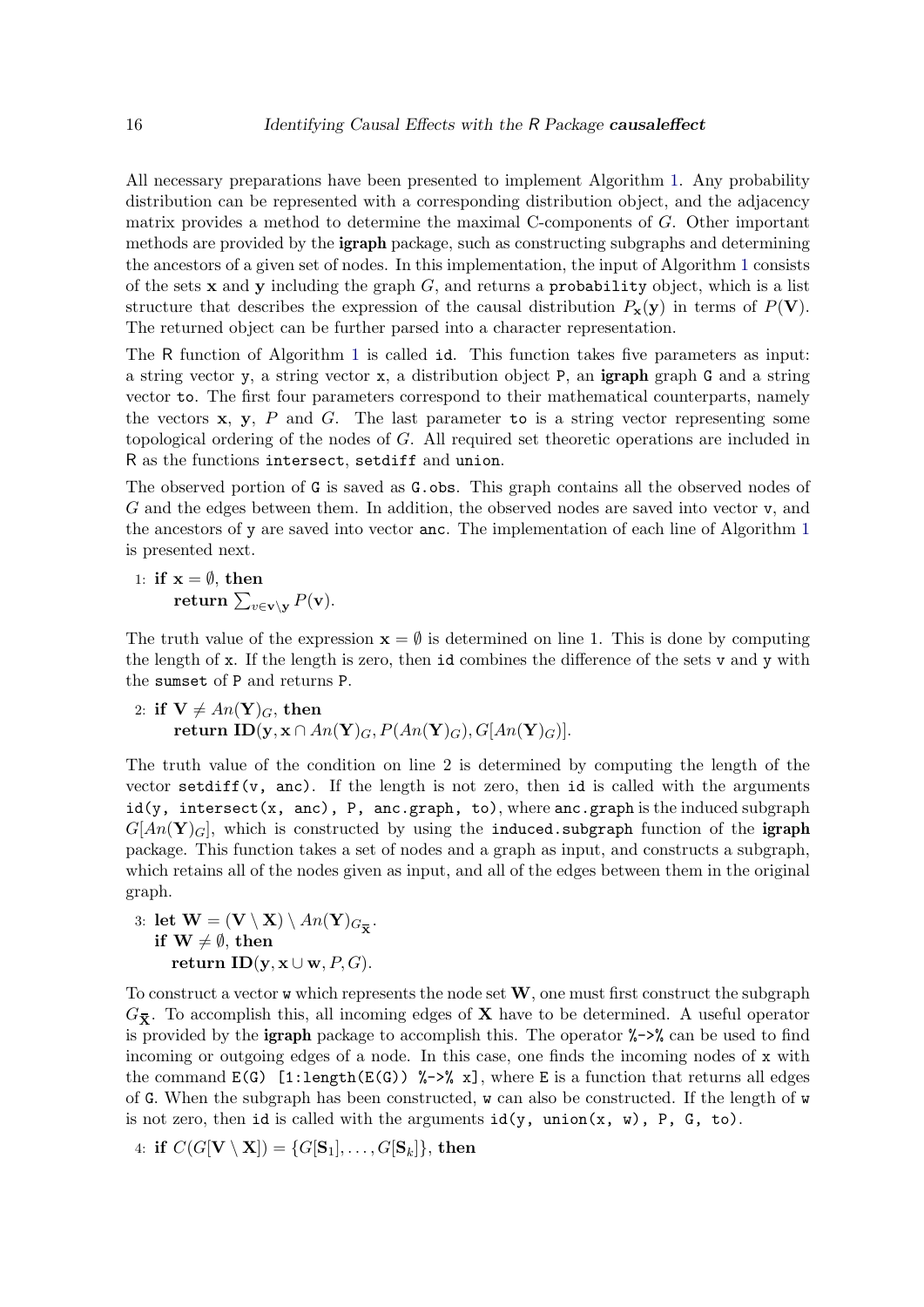**return** 
$$
\sum_{v \in \mathbf{v} \setminus (\mathbf{y} \cup \mathbf{x})} \prod_{i=1}^k \mathbf{ID}(\mathbf{s}_i, \mathbf{v} \setminus \mathbf{s}_i, P, G).
$$

The set  $C(G[V \setminus X])$  can be found with the function c.components. This function determines the node set of every maximal C-component of the input graph, and returns them as a list s. If the length of this list is larger than one, then id returns a new distribution object with sumset = setdiff(v, union(y, x)), recursive = TRUE, children = productlist, where every object in productlist is determined by a new recursive call for every C-component  $G[\mathbf{S}_i], i = 1, \ldots, k$  that was found. These components are constructed by calling id with the arguments  $id(s[[i]], setdiff(v, s[[i]]), P, G, to), i = 1, ..., k$ .

If the algorithm did not proceed to any of the previous lines, then the additional condition  $C(G[\mathbf{V} \setminus \mathbf{X}]) = \{G[\mathbf{S}]\}\$  must be true. The node set of the single C-component  $G[\mathbf{S}]$  is now saved in the vector s, which was previously a list. This means that s is replaced by  $s[[1]]$ .

5: if 
$$
C(G) = \{G\}
$$
, then  
throw  $FAIL(G, G[S])$ .

The function c.components is utilized again in order to find the maximal C-components of G. If in addition to having only a single C-component this C-component is  $G$  itself, then line five is triggered. This is checked by comparing s and v. If they are equal, then the computation is interrupted by the stop function and an error message is produced. The error message describes the C-forests which form the problematic hedge structure for the causal effect of the current recursion stage.

6: if 
$$
G[\mathbf{S}] \in C(G)
$$
, then  
return  $\sum_{v \in \mathbf{s} \setminus \mathbf{y}} \prod_{V_i \in \mathbf{S}} P(v_i|v_{\pi}^{(i-1)})$ .

If the single C-component found on line four is one of the maximal C-components of  $G$ , then the function id returns a new distribution object. The sumset of this object is set to setdiff(s, y). The distribution is a product so it must also be set, that recursive = TRUE for this new object. The objects in the list children are determined by new recursive calls for every node  $V_i$  in **S**. The conditioning nodes are the ones that precede  $V_i$  in the topological ordering to.

7: **if** 
$$
(\exists S')S \subset S'
$$
 such that  $G[S'] \in C(G)$ , **then**  
**return**  $\mathbf{ID}(\mathbf{y}, \mathbf{x} \cap \mathbf{s}', \prod_{V_i \in S'} P(V_i | V_{\pi}^{(i-1)} \cap S', v_{\pi}^{(i-1)} \setminus \mathbf{s}'), G[S'])$ .

If the single C-component found on line four is not one of the maximal C-components of  $G$ , then it must be a subgraph of some maximal C-component  $G[S']$ . Vector s is replaced by a vector corresponding to the nodes of  $S'$ , since the nodes of  $S$  are no longer required. The function id is called with the following attributes  $id(y, interset(x, s), probability(recursive$ = TRUE, children = productlist), s.graph, to), where s.graph is the induced subgraph  $G[S']$  and every distribution object in productlist is constructed by setting var  $\leq$  $s[i]$  and cond  $\leftarrow v[0:(ind[i]-1)]$  for every node  $V_i$  in  $S'.$ 

Algorithm [2](#page-9-1) is also implemented in causaleffect as the function idc. This function iterates through the nodes z which it receives as input in addition to the parameters that were previously defined for the id function. The d-separation condition on line 1 is checked by using the function dSep from the ggm package.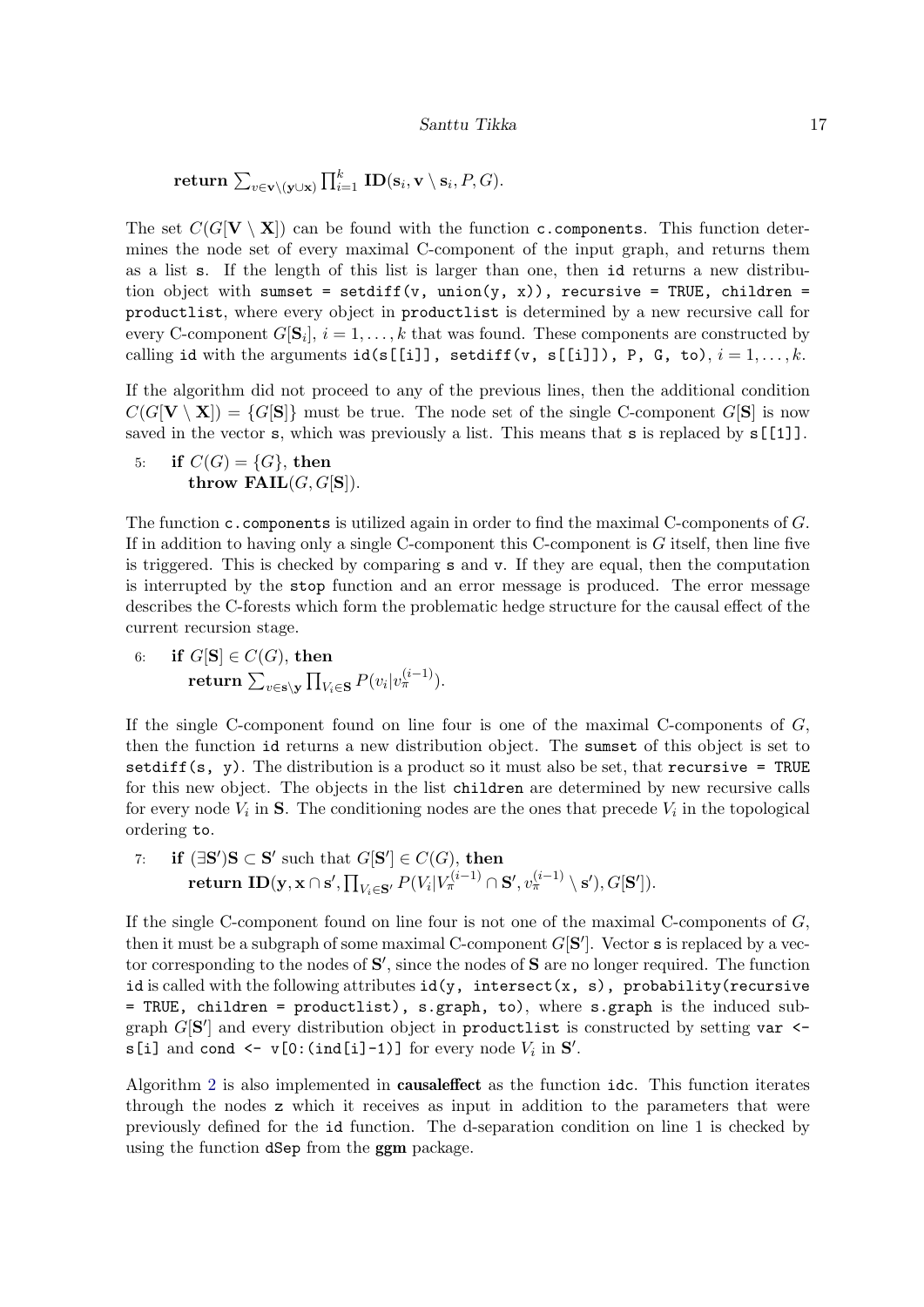### 5. Package causaleffect

<span id="page-17-0"></span>The primary goal of the **causaleffect** package is to provide the implementation described in Section [4.](#page-11-0) The package also provides a means of importing GraphML files into R while retaining any attributes that have been set for the nodes or edges of the graph.

#### 5.1. Using causaleffect in R

The primary function which serves as a wrapper for the functions id and idc is called causal.effect. This function can be called as

```
causal.effect(y, x, z = NULL, G, expr = TRUE)
```
where the parameters y, x and G are identical to those of id. The parameter z is optional and it is used to represent the conditioning variables of idc. The initial probability object P which is a parameter of id does not have to be specified by the user. In essence, causal.effect starts from an empty distribution object, and gradually builds the final expression if possible. Also, the topological ordering to of the function id is automatically generated by the topological.sort function of the igraph package. It is verified, that the vectors y, x and z actually contain nodes that are present in G. If G is not a DAG then causal.effect will also terminate. The last parameter  $\exp r$  is a logical variable. If assigned to TRUE, causal.effect will return the expression in LaTeX syntax. Otherwise, the probability object used internally by id is returned, which can be manually parsed by the user to gain the desired output. The function get.expression is also provided to get a string representation of a probability object. This function currently supports LaTeX syntax only.

First, causaleffect is loaded to demonstrate the usage of the package.

```
R> library("causaleffect")
```
The causal.effect function can be utilized without first importing a graph file. One can utilize the igraph package to construct graphs within R itself. This is demonstrated by replicating some of the graphs of Section [3.3.](#page-9-0) The graph of Figure [1](#page-3-1) is created as follows.

```
R> library("igraph")
R> fig1 <- graph.formula(W -+ X, W -+ Z, X -+ Z, Z -+ Y, X -+ Y, Y -+ X,
+ simplify = FALSE)
R> fig1 <- set.edge.attribute(graph = fig1, name = "description",
+ index = c(5,6), value = "U")
R> ce1 <- causal.effect(y = "Y", x = "X", z = NULL, G = fig1, expr = TRUE)
R> ce1
```

```
[1] "\\sum_{w,z}[P(z\\vert w,x)P(w)\\sum_{x}[P(y\\vert w,x,z)P(x\\vert w)]]"
```
Here  $X \rightarrow Z$  denotes a directed edge from X to Z. The argument simplify = FALSE allows the insertion of duplicate edges for the purposes of forming bidirected arcs. Recalling the internal notation from Section [4.1](#page-12-1) we must denote the unidirected edges that correspond to a bidirected edge with a special description parameter, and assign its value to "U". This can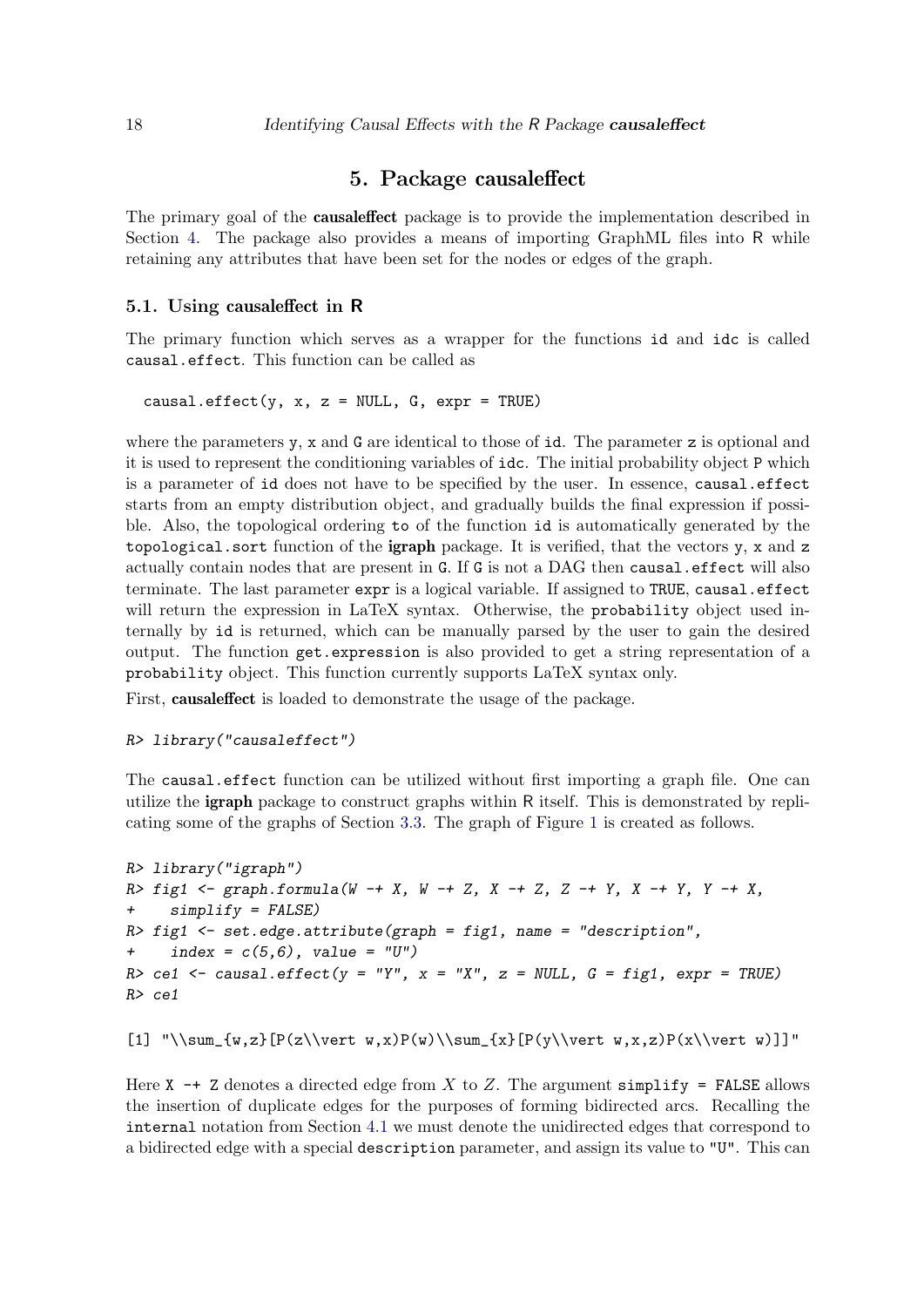be done with the set.edge.attribute function of the igraph package. Finally, the expression for the interventional distribution is obtained by using the causal.effect function. Usually one needs to apply the standard R function cat to obtain the expression with only singular slash symbols.

 $R > cat(cel)$ 

```
\sum_{w,z}[P(z\vert w,x)P(w)\sum_{x}[P(y\vert w,x,z)P(x\vert w))]
```
To observe unidentifiability, the graph of Figure [5\(a\)](#page-11-1) is also constructed and an attempt is made to idenfity  $P_x(y)$ .

```
R> fig5 <- graph.formula(Z_1 -+ X, X -+ Z_2, Z_2 -+ Y, Z_1 -+ X, X -+ Z_1,
    Z_1 -+ Z_2, Z_2 -+ Z_1, Z_1 -+ Y, Y -+ Z_1, X -+ Y, Y -+ X,
+ simplify = FALSE)
R> fig5 <- set.edge.attribute(graph = fig5, name = "description",
+ index = 4:11, value = "U")R> causal.effect(y = "Y", x = "X", z = NULL, G = fig5, expr = TRUE)
```

```
Error: Graph contains a hedge formed by C-forests of nodes:
  {Z_1, X, Z_2} and {Z_2}.
```
The identification fails in this case due to a hedge present in the graph. Another function provided by **causaleffect** is parse.graphml which can be called as

```
parse.graphml(file, format = c("standard", "internal"), nodes = c(),use.names = TRUE)
```
Parameter file is the path to the GraphML file the user wishes to convert into an igraph graph. Parameter format should match the notation that is used to denote bidirected edges in the input graph. The vector nodes can be used to give names to the nodes of the graph if they have not been specified in the file itself or alternatively, to replace them. Finally, use.names is a logical vector indicating whether the names of the nodes should be read from the file or not.

We provide an example GraphML file in the replication materials to demonstrate the use of the parse.graphml function. The file g1.graphml contains the graph of Figure [1](#page-3-1) in standard notation. This means that we do not have to provide names for the nodes or set the unidentified edges manually. First, we read the file into R. This produces several warnings which can be ignored because they are related to the visual attributes created by the graphical editor that was used to produce g1.graphml. These attributes play no role in the identification of  $P_x(y)$ . We omit these warnings from the code for clarity.

```
R> gml1 <- parse.graphml("g1.graphml", format = "standard")
R> ce1gml <- causal.effect(y = "Y", x = "X", z = NULL,G = gm11, expr = TRUE)
R> cat(ce1gml)
```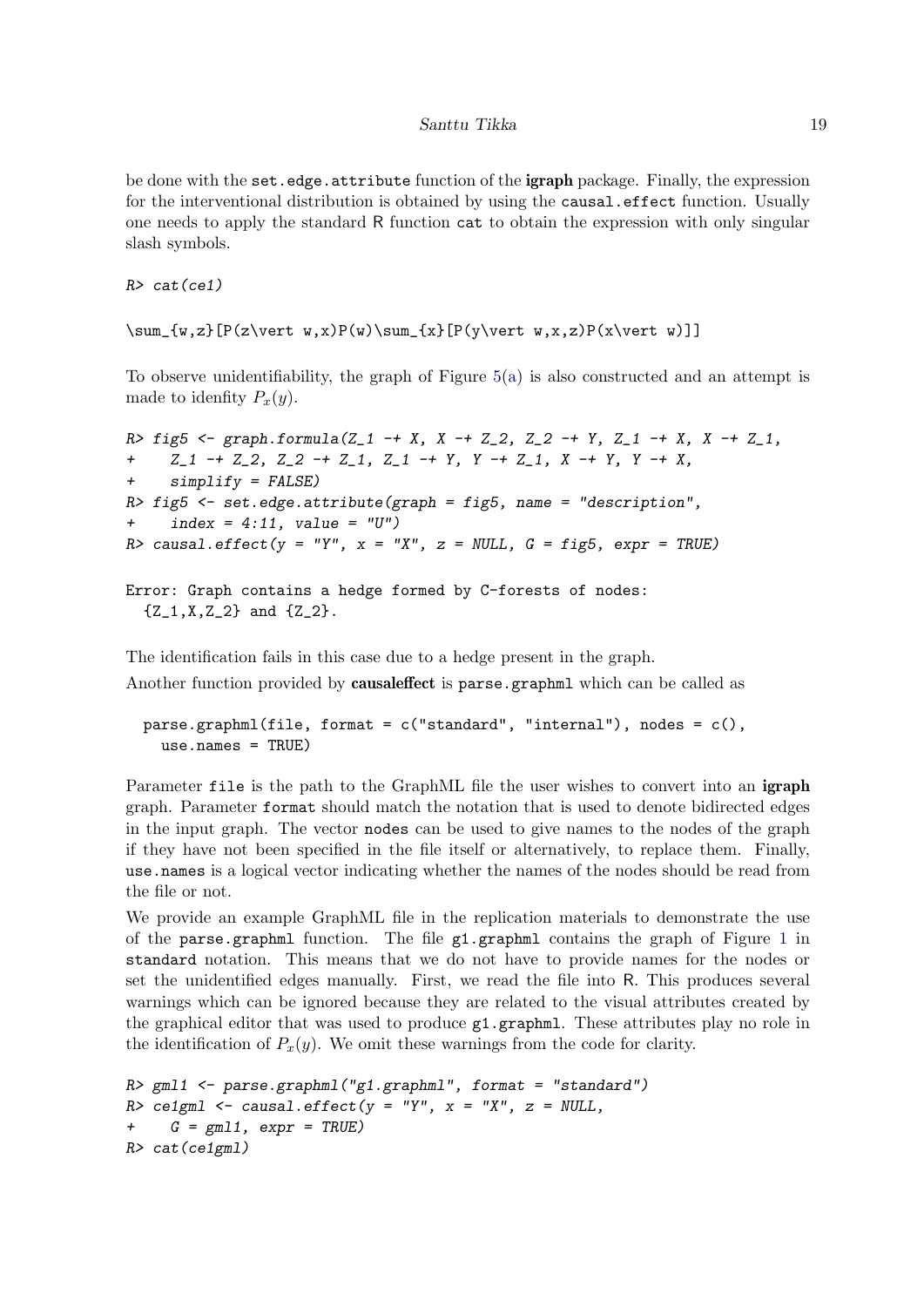$\sum_{w,z}[P(z\vert w,x)P(w)\sum_{x}[P(y\vert w,x,z)P(x\vert w))]$ 

We see that the result agrees with the one derived from the manually constructed graph. For conditional causal effects, we simply utilize the parameter z of the causal.effect function. For example, we can obtain the formula for  $P_x(z|w)$  in the graph of Figure [1.](#page-3-1)

 $R$ > cond1 <- causal.effect(y = "Z", x = "X", z = "W", G = fig1, expr = TRUE) R> cat(cond1)

 $\frac{P(z\vert w,x)}{\sum_{z}[P(z\vert w,x)]}$ 

In mathematical notation the result reads

$$
\frac{P(z|w,x)}{\sum_z [P(z|w,x)]}.
$$

This is a typical case where the resulting expression is slightly awkward due to the incompleteness of the simplification rules. However, in this case it is easy to see that the expression can be simplified into  $P(z|w, x)$ .

### 5.2. A complex expression

<span id="page-19-0"></span>The conditional distributions  $P(v_i|v_{\pi}^{(i-1)})$  that are computed on line 6 can sometimes produce difficult expressions when causal effects are determined from complex graphs. This is a result of the simplification rules which were described in the previous section, and their inability to handle every situation. The graph G of Figure [7](#page-19-0) serves to demonstrate this phenomenon. An attempt is made to identify  $P_x(z_1, z_2, z_3, y)$  in this graph.



Figure 7: An example of a graph, where an identifiable causal effect results in a complex expression.

[Tian](#page-25-4) [\(2002\)](#page-25-4) proved this effect to be identifiable, and showed that its expression is

$$
P_x(z_1, z_2, z_3, y) = P(z_1|x, z_2) \sum_x [P(y, z_3|x, z_1, z_2) P(x, z_2)].
$$

When applying Algorithm [1](#page-8-0) to this causal effect, it is necessary to compute a conditional distribution  $P^*(Y|Z_2, Z_3)$ , where

$$
P^*(Y, Z_2, Z_3) = \sum_X P(Y|Z_2, X, Z_3, Z_1) P(Z_3|Z_2, X) P(X|Z_2) P(Z_2)
$$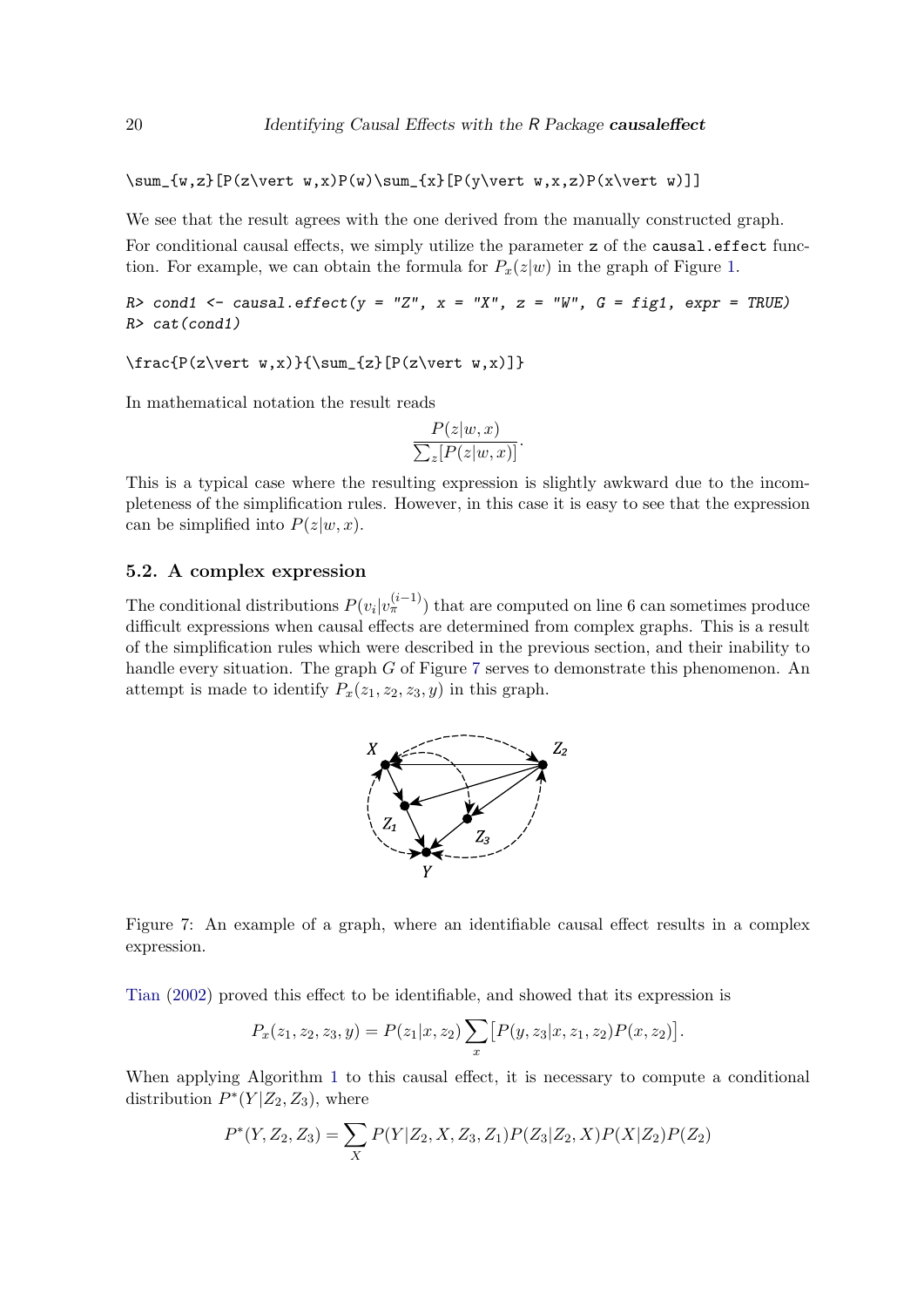and  $P$  is the joint distribution of the observed variables of  $G$ . Now, the function causal.effect is applied as follows.

 $R$ > fig7 <- graph.formula(X -+ Z\_1, Z\_1 -+ Y, Z\_3 -+ Y, Z\_2 -+ X,  $Z_2$  -+  $Z_1$ ,  $Z_2$  -+  $Z_3$ ,  $X$  -+  $Y$ ,  $Y$  -+  $X$ ,  $X$  -+  $Z_3$ ,  $Z_3$  -+  $X$ , + X -+ Z\_2, Z\_2 -+ X, Y -+ Z\_2, Z\_2 -+ Y, simplify = FALSE) R> fig7 <- set.edge.attribute(graph = fig7, name = "description",  $index = 7:14$ , value =  $"U"$ ) R> ce2 <- causal.effect(y = c("Z\_1", "Z\_2", "Z\_3", "Y"),  $x = "X",$ +  $z = NULL$ ,  $G = fig7$ ,  $expr = TRUE$ )  $R$ > cat(ce2)

This results in the expression

$$
P_x(z_1, z_2, z_3, y) = P(z_1|z_2, x)P(z_3|z_2)P(z_2)\frac{\sum_x [P(y|z_2, x, z_3, z_1)P(z_3|z_2, x)P(x|z_2)]}{\sum_{x,y} [P(y|z_2, x, z_3, z_1)P(z_3|z_2, x)P(x|z_2)]}.
$$

This result is clearly more cumbersome than the one determined by Tian. However, it can be shown that this expression is correct by using do-calculus. Because the set  $\{X, Z_2\}$  d-separates all paths from  $Z_1$  to  $Z_3$ , it follows that  $(Z_3 \perp\!\!\!\perp Z_1 | X, Z_2)_{\scriptstyle G}$ , so

$$
P(z_1|z_2, x)P(z_2) \sum_{x} [P(y|z_2, x, z_3, z_1)P(z_3|z_2, x)P(x|z_2)]
$$
  
=  $P(z_1|z_2, x) \sum_{x} [P(y|z_2, x, z_3, z_1)P(z_3|z_2, x)P(x, z_2)]$   
=  $P(z_1|z_2, x) \sum_{x} [P(y|z_2, x, z_3, z_1)P(z_3|z_2, x, z_1)P(x, z_2)]$   
=  $P(z_1|z_2, x) \sum_{x} [P(y, z_3|z_2, x, z_1)P(x, z_2)],$ 

where the second equality is due to the conditional independence of  $Z_1$  and  $Z_3$  given X and  $Z_2$ . The last line is equivalent with Tian's expression up to the ordering of terms. It can be shown, that the remaining terms are subtracted from the expression.

$$
\frac{P(z_3|z_2)}{\sum_{x,y} [P(y|z_2, x, z_3, z_1)P(z_3|z_2, x)P(x|z_2)]}
$$
  
= 
$$
\frac{P(z_3|z_2)P(z_2)}{\sum_{x,y} [P(y|z_2, x, z_3, z_1)P(z_3|z_2, x)P(x, z_2)]}.
$$

By applying the same logic to the denominator, it follows that

$$
\frac{P(z_3|z_2)P(z_2)}{\sum_{x,y}\left[P(y|z_2,x,z_3,z_1)P(z_3|z_2,x)P(x,z_2)\right]}=\frac{P(z_3|z_2)P(z_2)}{\sum_{x,y}\left[P(y,z_3|z_2,x,z_1)P(x,z_2)\right]}.
$$

By using the conditional independence of  $Z_1$  and  $Z_3$  given X and  $Z_2$  one gets

$$
\frac{P(z_3, z_2)}{\sum_x [P(z_3|z_2, x, z_1)P(x, z_2)]} = \frac{P(z_3, z_2)}{\sum_x [P(z_3|z_2, x)P(x, z_2)]}
$$
\n
$$
= \frac{P(z_3, z_2)}{\sum_x [P(z_3|z_2, x)P(x, z_2)]} = \frac{P(z_3, z_2)}{\sum_x P(z_3, z_2, x)} = \frac{P(z_3, z_2)}{P(z_3, z_2)} = 1.
$$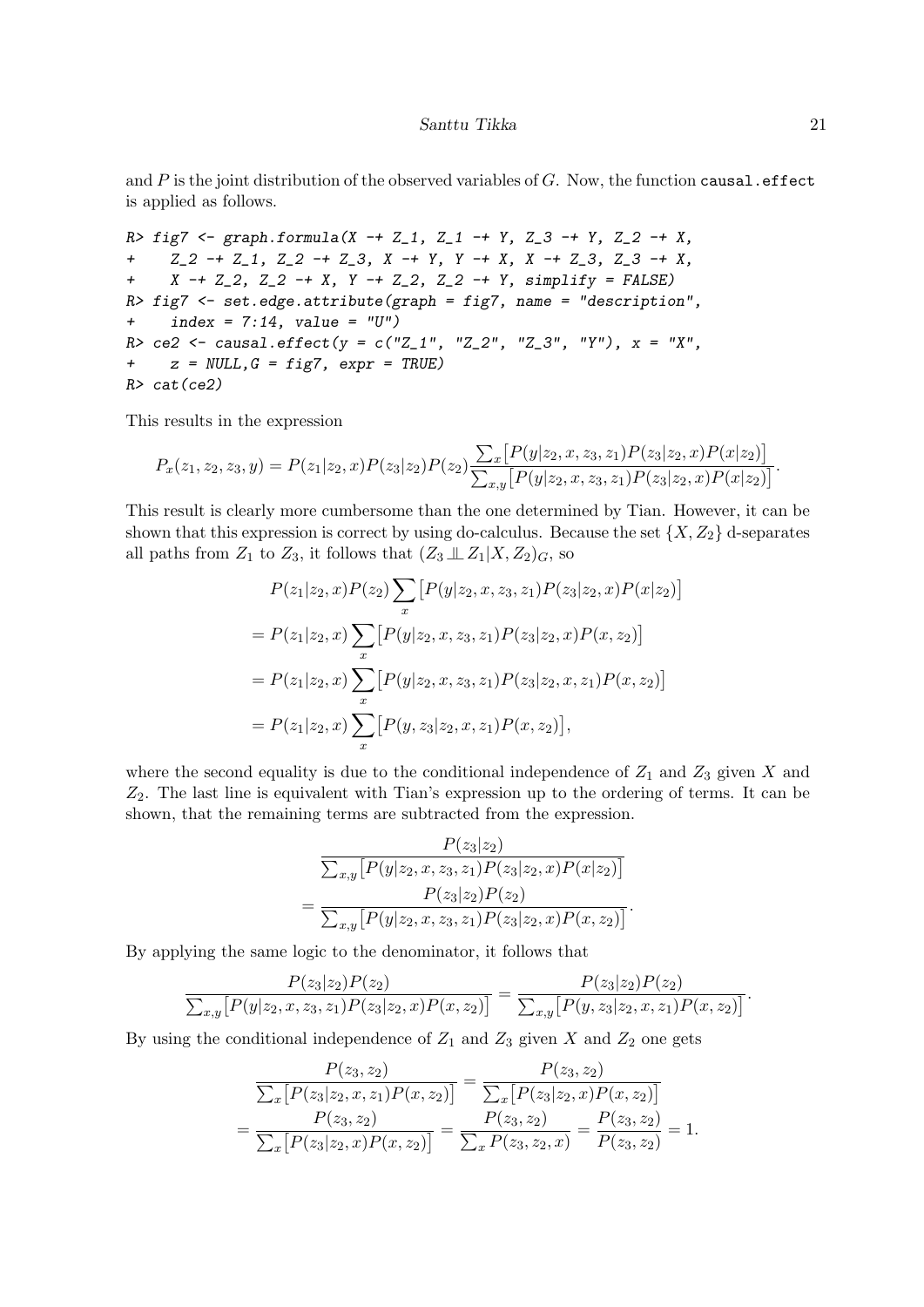The expression produced by causal.effect is correct despite its complexity.

### 5.3. d-separation

<span id="page-21-1"></span>Algorithm [1](#page-8-0) does not utilize every possible independence property of a given graph G. For example, the conditional distribution of line six is conditioned on all nodes preceding  $V_i$  in the topological ordering  $\pi$ , even though at least some nodes on paths preceding  $V_i$  are often d-separated by some sets of nodes. In these cases, the nodes that are d-separated with  $V_i$ could be excluded from the expression, because they are conditionally independent from  $V_i$ in G. This situation is demonstrated by determining the expression of  $P_{x,w}(y)$  in the graph G of Figure [8.](#page-21-1)



Figure 8: An example of a graph with additional conditional independences.

The function causal.effect is utilized

```
R > fig8 \leftarrow graph.format(aZ -+ X, Z -+ W, X -+ Y, W -+ Y)R> ce3 <- causal.effect(y = "Y", x = c("X", "W"), z = NULL, G = fig8,
+ expr = TRUE)
R> cat(ce3)
```
The function returns  $P(y|z, x, w)$  even though  $(Y \perp\!\!\!\perp Z | X, W)$ <sub>G</sub>. This means that one could further simplify the expression to  $P(y|x, w)$ .

### 6. Discussion

<span id="page-21-0"></span>We have introduced R package **causaleffect** for deriving expressions of joint interventional distributions in causal models. The task is a specific but important part of causal inference. We believe that our implementation has two practical use cases. First, **causaleffect** can be simply used to derive expressions of interventional distributions for complex causal models or to check manual derivations. This is an important step in the estimation of causal effects in complicated settings [\(Karvanen](#page-23-12) [2015\)](#page-23-12). Second, causaleffect can be used as a building block in simulation studies and automated systems where identifibility needs to be checked for a large number of causal models. An example of this kind usage is already given by [Hyttinen](#page-23-13) [et al.](#page-23-13) [\(2015\)](#page-23-13).

The efficiency of the presented implementation causaleffect could be analyzed further for example by simulation studies. However, an attempt to maximize performance was made by utilizing the most efficient packages available for the processing of graph files and for the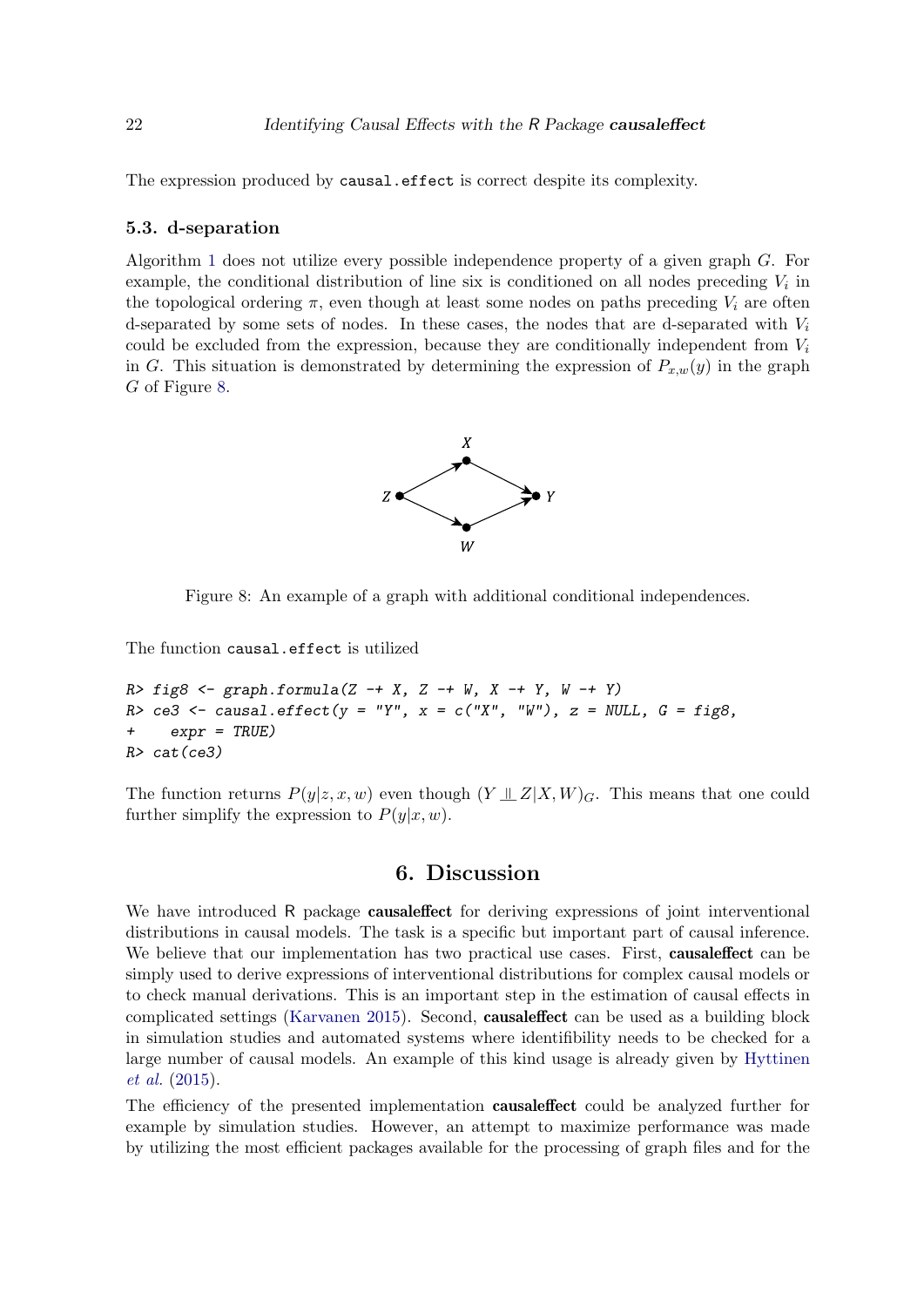objects corresponding to them. The existing simplification rules of the expressions could also be further improved, but it should be noted that sometimes the more complex expression can prove useful.

There have been many recent developments in the field of causality resulting in graph theoretic algorithms similar to ID and IDC. These include for example:

- Causal effect z-identifiability algorithm  $ID^Z$  [\(Bareinboim and Pearl](#page-22-4) [2012\)](#page-22-4). z-identifiability deals with a situation, where it is possible to utilize a set  $Z$  that is disjoint from  $X$  to achieve identifiability.
- Causal effect transportability algorithm sID [\(Bareinboim and Pearl](#page-22-5) [2013a\)](#page-22-5). Transportability means, that results obtained from experimental data can be generalized into a larger population, where only observational studies are applicable.
- Causal effect meta-transportability algorithm µsID [\(Bareinboim and Pearl](#page-22-6) [2013b\)](#page-22-6). Metatransportability is an extension of the concept of transportability, where the results are to be generalized from multiple experimental studies simultaneously.
- Counterfactual and conditional counterfactual identifiability algorithms  $ID^*$  and  $IDC^*$ [\(Shpitser and Pearl](#page-24-15) [2007\)](#page-24-15).

The work presented in this paper could be utilized to implement these algorithms.

# References

- <span id="page-22-4"></span>Bareinboim E, Pearl J (2012). "Causal Inference by Surrogate Experiments: z-identifiability." In N de Freitas, K Murphy (eds.), *Proceedings of the Twenty-Eight Conference on Uncer*tainty in Artificial Intelligence, pp. 113–120. AUAI Press.
- <span id="page-22-5"></span>Bareinboim E, Pearl J (2013a). "A General Algorithm for Deciding Transportability of Experimental Results." Journal of Causal Inference, 1, 107–134.
- <span id="page-22-6"></span>Bareinboim E, Pearl J (2013b). "Meta-Transportability of Causal Effects: A Formal Approach." In Proceedings of the 16th International Conference on Artificial Intelligence and Statistics (AISTATS), pp. 135–143.
- <span id="page-22-0"></span>Blackwell M (2013). *causalsens: Selection Bias Approach to Sensitivity Analysis for Causal* Effects. R package version 0.1, URL <http://CRAN.R-project.org/package=causalsens>.
- <span id="page-22-2"></span>Bontempi G, Olsen C, Flauder M (2015). D2C: Predicting Causal Direction from Dependency Features. R package version 1.2.1, URL <http://CRAN.R-project.org/package=D2C>.
- <span id="page-22-3"></span>Brandes U, Eiglsperger M, Herman I, Himsolt M, Marshall M (2002). "GraphML Progress Report Structural Layer Proposal." In P Mutzel, M Jünger, S Leipert (eds.), *Graph Draw*ing, volume 2265 of Lecture Notes in Computer Science, pp. 501–512. Springer-Verlag. URL [http://dx.doi.org/10.1007/3-540-45848-4\\_59](http://dx.doi.org/10.1007/3-540-45848-4_59).
- <span id="page-22-1"></span>Carnegie NB, Harada M, Hill J (2015). **treatSens**: A Package to Assess Sensitivity of Causal Analyses to Unmeasured Confounding. New York, NY. R package version 1.1, URL <http://CRAN.R-project.org/package=treatSens>.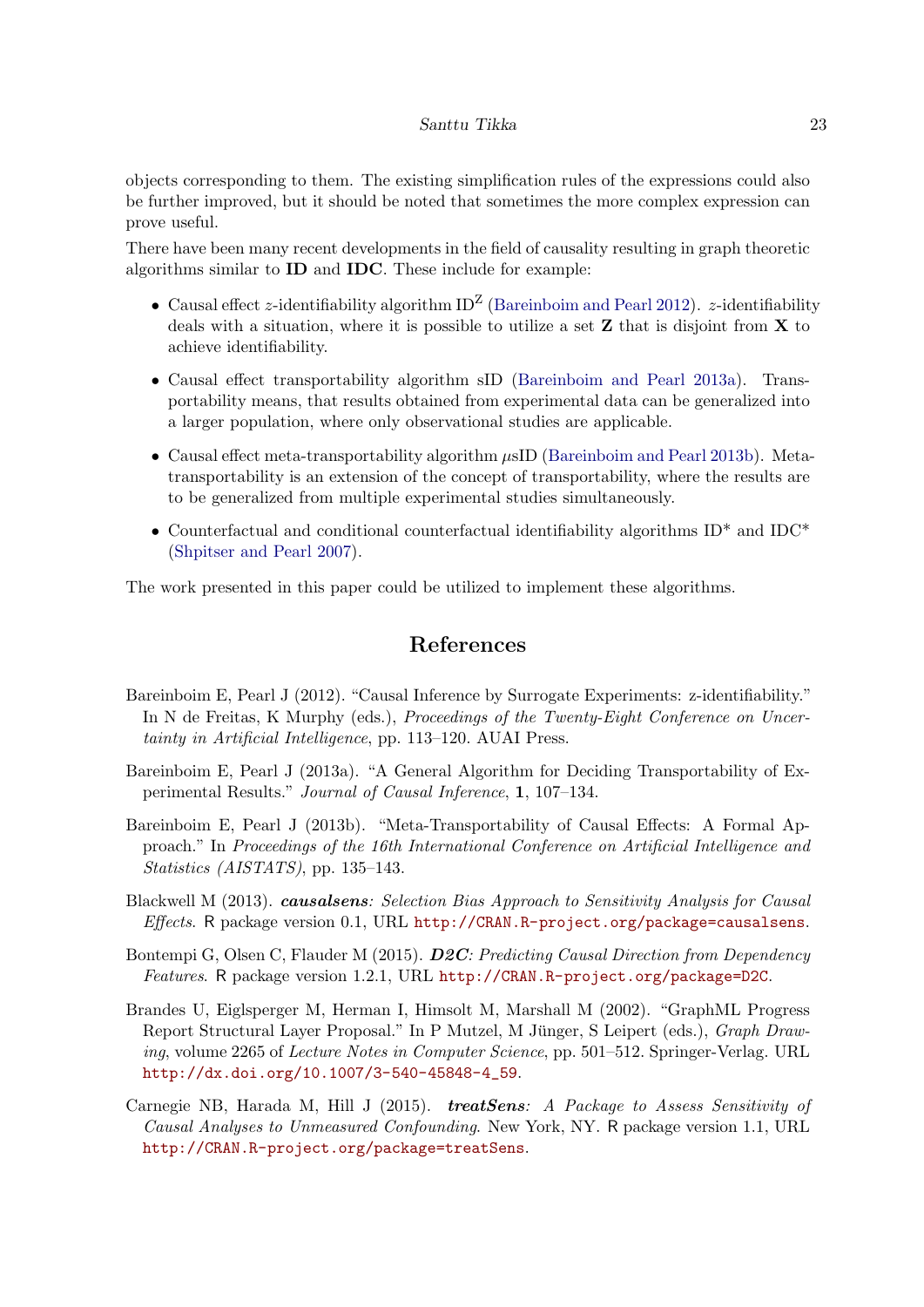- <span id="page-23-10"></span>Csardi G, Nepusz T (2006). "The igraph Software Package For Complex Network Research." InterJournal, Complex Systems, 1695. URL <http://igraph.org>.
- <span id="page-23-2"></span>Dandine-Roulland C (2015). **ASPBay**: Bayesian Inference on Causal Genetic Variants using Affected Sib-Pairs Data. R package version 1.2, URL [http://CRAN.R-project.org/](http://CRAN.R-project.org/package=ASPBay) [package=ASPBay](http://CRAN.R-project.org/package=ASPBay).
- <span id="page-23-14"></span>Dawid AP (1979). "Conditional Independence in Statistical Theory." Journal of the Royal Statistical Society B, 41, 1–31.
- <span id="page-23-6"></span>Ding P (2012). **ImpactIV**: Identifying Causal Effect for Multi-Component Intervention Using Instrumental Variable Method. R package version 1.0, URL [http://CRAN.R-project.org/](http://CRAN.R-project.org/package=ImpactIV) [package=ImpactIV](http://CRAN.R-project.org/package=ImpactIV).
- <span id="page-23-4"></span>Glynn A, Quinn K  $(2010)$ . **CausalGAM**: Estimation of Causal Effects with Generalized Additive Models. R package version 0.1-3, URL [http://CRAN.R-project.org/package=](http://CRAN.R-project.org/package=CausalGAM) [CausalGAM](http://CRAN.R-project.org/package=CausalGAM).
- <span id="page-23-9"></span>Huang Y, Valtorta M (2006). "Pearl's Calculus of Intervention is Complete." In Proceedings of the Twenty-Second Conference on Uncertainty in Artificial Intelligence, pp. 217–224. AUAI Press.
- <span id="page-23-13"></span>Hyttinen A, Eberhardt F, Järvisalo M (2015). "Do-calculus When the True Graph is Unknown." In Proceedings of the 31st Conference on Uncertainty in Artificial Intelligence, pp. 395–404. AUAI Press.
- <span id="page-23-0"></span>Kalisch M, Mächler M, Colombo D, Maathuis MH, Bühlmann P (2012). "Causal Inference Using Graphical Models with the R Package pcalg." Journal of Statistical Software, 47(11), 1–26. URL <http://www.jstatsoft.org/v47/i11/>.
- <span id="page-23-12"></span>Karvanen J (2015). "Study Design in Causal Models." Scandinavian Journal of Statistics, 42(2), 361–377.
- <span id="page-23-8"></span>Kashin K, Glynn A, Ichino N (2014). *qualCI: Causal Inference with Qualitative and Ordinal* Information on Outcomes. R package version 0.1, URL [http://CRAN.R-project.org/](http://CRAN.R-project.org/package=qualCI) [package=qualCI](http://CRAN.R-project.org/package=qualCI).
- <span id="page-23-5"></span>Kim IS, Imai K (2014). wfe: Weighted Linear Fixed Effects Regression Models for Causal Inference. R package version 1.3, URL <http://CRAN.R-project.org/package=wfe>.
- <span id="page-23-7"></span>King G, Lucas C, Nielsen R (2015). **MatchingFrontier**: R Package for Computing the Matching Frontier. R package version 1.0.0, URL [http://CRAN.R-project.org/package=](http://CRAN.R-project.org/package=MatchingFrontier) [MatchingFrontier](http://CRAN.R-project.org/package=MatchingFrontier).
- <span id="page-23-1"></span>Koller D, Friedman N (2009). *Probabilistic Graphical Models: Principles and Techniques*. The MIT Press.
- <span id="page-23-3"></span>Luo X, Small D, shan Li C, Rosenbaum P (2011). *cin: Causal Inference for Neuroscience*. R package version 0.1, URL <http://CRAN.R-project.org/package=cin>.
- <span id="page-23-11"></span>Maler E, Paoli J, Sperberg-McQueen CM, Yergeau F, Bray T (2004). "Extensible Markup Language (XML) 1.0 (Third Edition)." Technical report, W3C. URL [http://www.w3.org/](http://www.w3.org/TR/2004/REC-xml-20040204) [TR/2004/REC-xml-20040204](http://www.w3.org/TR/2004/REC-xml-20040204).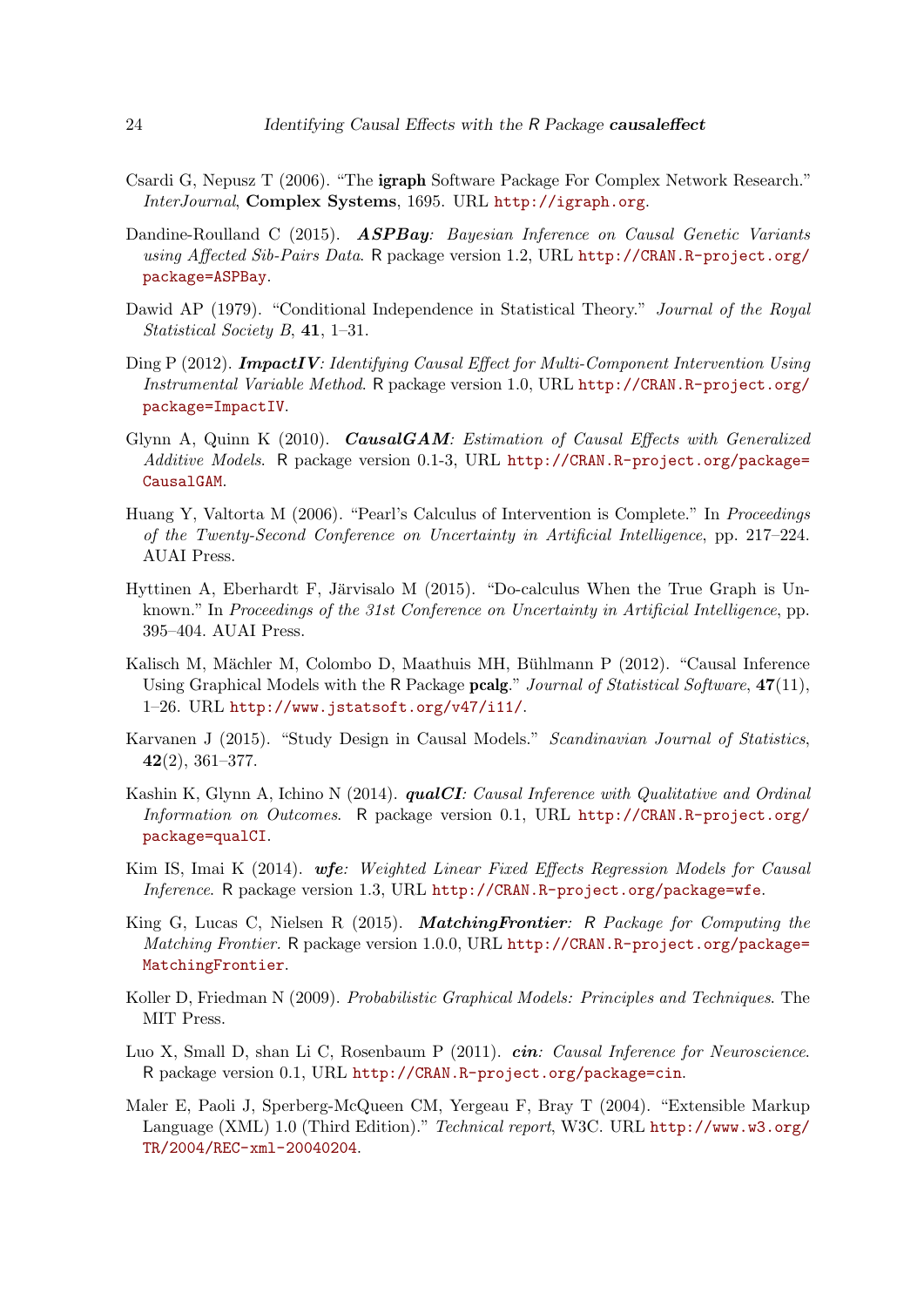- <span id="page-24-13"></span>Marchetti GM, Drton M, Sadeghi K (2015). **ggm**: Functions for Graphical Markov Models. R package version 2.3, URL <http://CRAN.R-project.org/package=ggm>.
- <span id="page-24-5"></span>Meinshausen N (2015). **InvariantCausalPrediction**: Invariant Causal Prediction. R package version 0.3-1, URL [http://CRAN.R-project.org/package=](http://CRAN.R-project.org/package=InvariantCausalPrediction) [InvariantCausalPrediction](http://CRAN.R-project.org/package=InvariantCausalPrediction).
- <span id="page-24-7"></span>Millstein J (2015). *cit: Causal Inference Test*. R package version 1.4, URL [http://CRAN.](http://CRAN.R-project.org/package=cit) [R-project.org/package=cit](http://CRAN.R-project.org/package=cit).
- <span id="page-24-4"></span>Neto EC, Yandell BS (2014). *atlnet: Causal Inference of OTL Networks*. R package version 1.3.6, URL <http://CRAN.R-project.org/package=qtlnet>.
- <span id="page-24-1"></span>Pearl J (1995). "Causal Diagrams for Empirical Research." Biometrika, 82, 669–688.
- <span id="page-24-2"></span>Pearl J (2009). Causality: Models, Reasoning and Inference. 2nd edition edition. Cambridge University Press, New York.
- <span id="page-24-10"></span>Peters J, Ernest J (2015). **CAM:** Causal Additive Model (CAM). R package version 1.0, URL <http://CRAN.R-project.org/package=CAM>.
- <span id="page-24-9"></span>Quinn KM (2012). **SimpleTable**: Bayesian Inference and Sensitivity Analysis for Causal Effects from 2 x 2 and 2 x 2 x K Tables in the Presence of Unmeasured Confounding. R package version 0.1-2, URL <http://CRAN.R-project.org/package=SimpleTable>.
- <span id="page-24-6"></span>Ratkovic M (2015). **SVMMatch**: Causal Effect Estimation and Diagnostics with Support Vector Machines. R package version 1.1, URL [http://CRAN.R-project.org/package=](http://CRAN.R-project.org/package=SVMMatch) [SVMMatch](http://CRAN.R-project.org/package=SVMMatch).
- <span id="page-24-12"></span>R Core Team (2015). R: A Language and Environment for Statistical Computing. R Foundation for Statistical Computing, Vienna, Austria. URL <http://www.R-project.org/>.
- <span id="page-24-8"></span>Saul B (2015). *inferference:* Methods for Causal Inference with Interference. R package version 0.4.61, URL <http://CRAN.R-project.org/package=inferference>.
- <span id="page-24-3"></span>Schutte S, Donnay K (2015). *mwa: Causal Inference in Spatiotemporal Event Data.* R package version 0.4.1, URL <http://CRAN.R-project.org/package=mwa>.
- <span id="page-24-11"></span>Shpitser I, Pearl J (2006a). "Identification of Conditional Interventional Distributions." In Proceedings of the Twenty-Second Conference on Uncertainty in Artificial Intelligence (UAI2006), pp. 437–444. AUAI Press.
- <span id="page-24-0"></span>Shpitser I, Pearl J (2006b). "Identification of Joint Interventional Distributions in Recursive Semi-Markovian Causal Models." In Proceedings of the 21st National Conference on Artificial Intelligence - Volume 2, pp. 1219–1226. AAAI Press.
- <span id="page-24-15"></span>Shpitser I, Pearl J (2007). "What Counterfactuals Can Be Tested." In Proceedings of Twenty Third Conference on Uncertainty in Artificial Intelligence, pp. 352–359. Vancouver, Canada.
- <span id="page-24-14"></span>Simpson JE (2002). XPath and XPointer: Locating Content in XML Documents. O'Reilly & Associates, Sebastopol, CA, USA.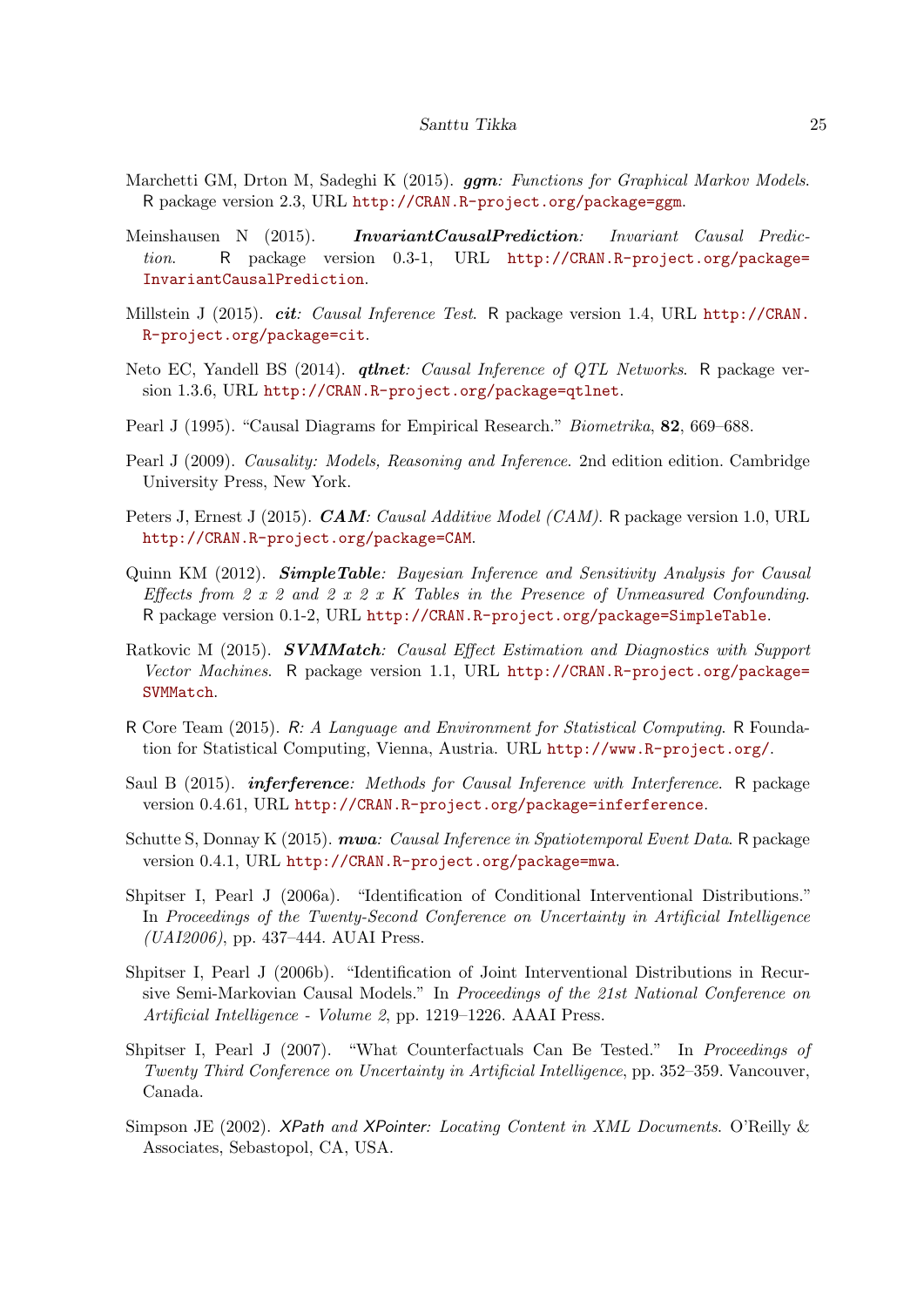- <span id="page-25-2"></span>Tan Z, Shu H (2013). *iWeigReg: Improved Methods for Causal Inference and Missing Data* Problems. R package version 1.0.
- <span id="page-25-6"></span>Temple Lang D (2013). XML: Tools for Parsing and Generating XML within R and S-PLUS. R package version 3.98-1.1, URL <http://CRAN.R-project.org/package=XML>.
- <span id="page-25-1"></span>Textor J, Hardt J, Knüppel S (2011). "DAGitty: A Graphical Tool for Analyzing Causal Diagrams." Epidemiology, 22, 745.
- <span id="page-25-4"></span>Tian J (2002). Studies in Causal Reasoning and Learning. Phd thesis, Department of Computer Science, Univerisity of California, Los Angeles.
- <span id="page-25-5"></span>Tian J, Pearl J (2002). "A General Identification Condition For Causal Effects." In Proceedings of the 18th National Conference on Artificial Intelligence, pp. 567–573. AAAI/The MIT Press.
- <span id="page-25-0"></span>Tian J, Pearl J (2003). "On the Identification of Causal Effects." Technical report, Department of Computer Science, University of California, Los Angeles. R-290-L.
- <span id="page-25-3"></span>Tingley D, Yamamoto T, Hirose K, Keele L, Imai K (2014). "mediation: R Package for Causal Mediation Analysis." Journal of Statistical Software, 59(5).
- <span id="page-25-7"></span>Verma TS (1993). "Graphical Aspects of Causal Models." Technical report, Department of Computer Science, Univerisity of California, Los Angeles. R-191.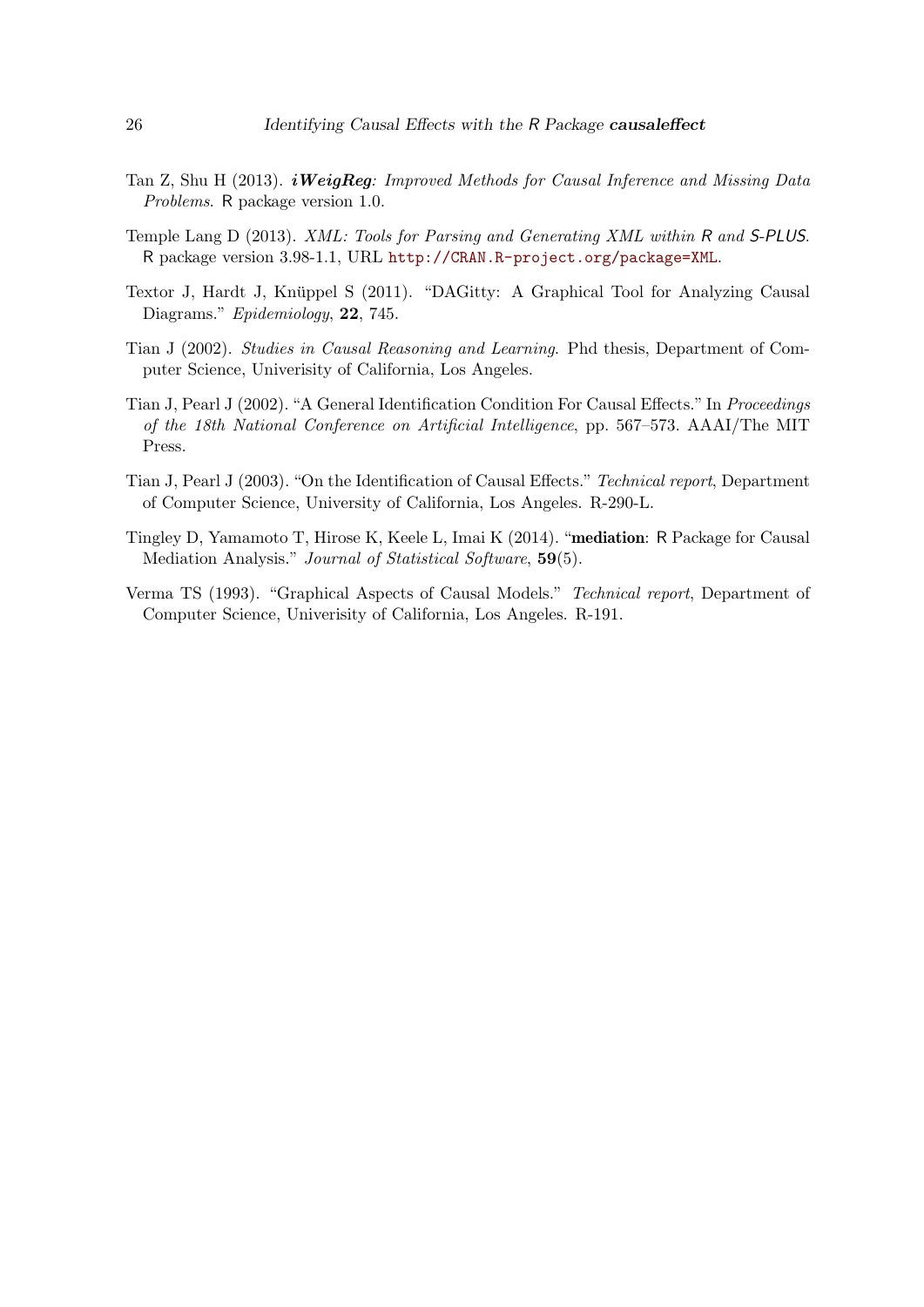### A. Graphs, causal models and causal effects

### <span id="page-26-0"></span>A.1. Graphs

The definitions that are presented here follow those of [\(Koller and Friedman](#page-23-1) [2009\)](#page-23-1). Graph is an ordered pair  $G = \langle V, E \rangle$ , where V and E are sets such that

$$
\mathbf{E} \subset \{ \{X, Y\} \mid X \in \mathbf{V}, Y \in \mathbf{V}, X \neq Y \}.
$$

The elements of  $V$  are the nodes of  $G$ , and the elements of  $E$  are the edges of  $G$ . A graph  $F = \langle V', E' \rangle$  is a subgraph of G if  $V' \subset V$  and  $E' \subset E$ . This is denoted as  $F \subset G$ . A graph G is directed if the set **E** consists of ordered pairs  $(X, Y)$ . In a directed graph, node  $V_2$  is a *child* of node  $V_1$  if G contains an edge from  $V_1$  to  $V_2$ , which means that  $(V_1, V_2) \in \mathbf{E}$ . Respectively  $V_2$  is a parent of  $V_1$  if  $(V_2, V_1) \in \mathbf{E}$ . The child-parent relationship is often denoted as  $V_1 \to V_2$ , where  $V_1$  is a parent of  $V_2$  and  $V_2$  is a child of  $V_1$ . This can also be notated as  $V_2 \leftarrow V_1$ .

Let  $n \geq 1$ ,  $\mathbf{V} = \{V_1, \ldots, V_n\}$  and  $V_i \neq V_j$  for all  $i \neq j$ . If  $n > 1$ , then the graph  $H = \langle \mathbf{V}, \mathbf{E} \rangle$ is a path if

$$
\mathbf{E} = \{ \{V_1, V_2\}, \{V_2, V_3\}, \dots, \{V_{n-1}, V_n\} \}
$$

or if

$$
\mathbf{E} = \{ \{V_1, V_2\}, \{V_2, V_3\}, \ldots, \{V_{n-1}, V_n\}, \{V_n, V_1\} \}.
$$

In the first case, H is a path from  $V_1$  to  $V_n$ . In the second case H is a cycle. If  $n = 1$ , then  $H = \langle \{V_1\}, \emptyset \rangle$  is also a path. A path H is a directed path if all of its edges are directed and point to the same direction, which means that either

$$
\mathbf{E} = \{ (V_1, V_2), (V_2, V_3), \dots, (V_{n-1}, V_n) \}
$$

or

$$
\mathbf{E} = \{ (V_1, V_2), (V_2, V_3), \dots, (V_{n-1}, V_n), (V_n, V_1) \}.
$$

A node  $V_2$  is a *descendant* of  $V_1$  in  $G$ , if there exists a directed path H from  $V_1$  to  $V_2$  and  $H \subset G$ . Respectively,  $V_2$  is an ancestor of  $V_1$  in G, if there exists a directed path H from  $V_2$ to  $V_1$  and  $H \subset G$ . If a graph G does not contain any cycles, it is *acyclic*. A graph  $G = \langle \mathbf{V}, \mathbf{E} \rangle$ is connected if there exists a path  $H \subset G$  between every pair of nodes  $V_i, V_j \in V$ . Examples of paths are cycles are presented in Figure [9.](#page-27-0)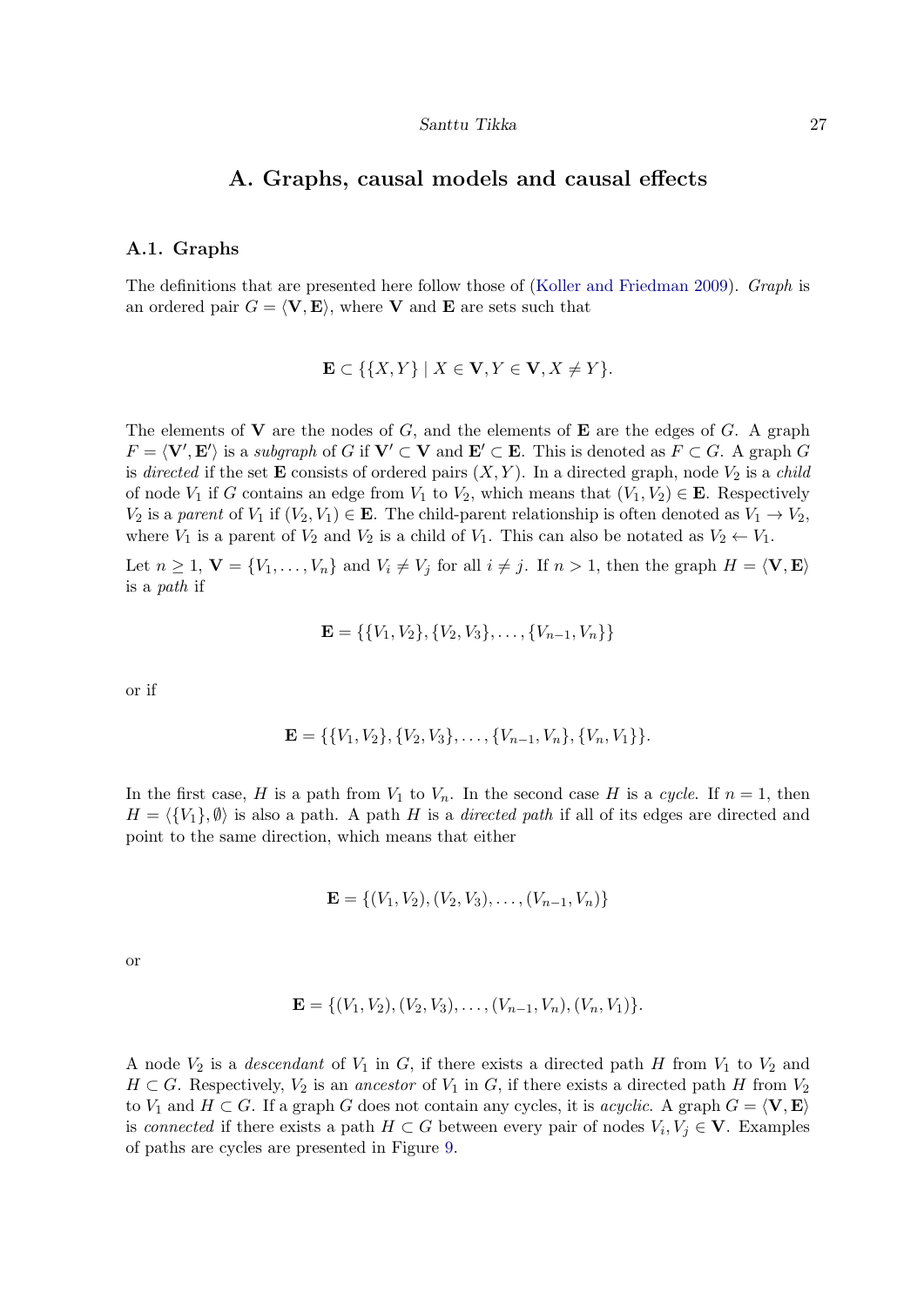<span id="page-27-0"></span>

Figure 9: Directed and undirected paths and cycles.

<span id="page-27-1"></span>If a graph is directed it is also possible to consider its subgraphs as undirected graphs, when all of the edges of the graph are regarded as undirected edges. For example, a directed graph contain paths, even if it does not contain any directed paths. The directed graph in Figure [10](#page-27-1) contains a path connecting the nodes  $X$  and  $Y$ , even though they are not connected by a directed path.



Figure 10: An undirected path in a directed graph.

Let  $G = \langle V, E \rangle$  be a graph and  $Y \subset V$ . Assume that the nodes of Y correspond to some observed variables, and that the set  $V$  can also contain nodes, which in turn correspond to some unobserved variables. Then the abbreviations  $Pa(Y)<sub>G</sub>, An(Y)<sub>G</sub>,$  and  $De(Y)<sub>G</sub>$  denote the set of observable parents, ancestors and descendants of the node set  $\mathbf Y$  while also containing  $\mathbf Y$ .

#### A.2. Causal model

Causal model can be used to describe the functional relationships between variables of interest. In addition, the model enables the formal treatment of actions or interventions on the variables of the model. Judea Pearl defined the deterministic causal model and its probabilistic counterpart [\(Pearl](#page-24-2) [2009,](#page-24-2) p. 203-205), which are presented in this section.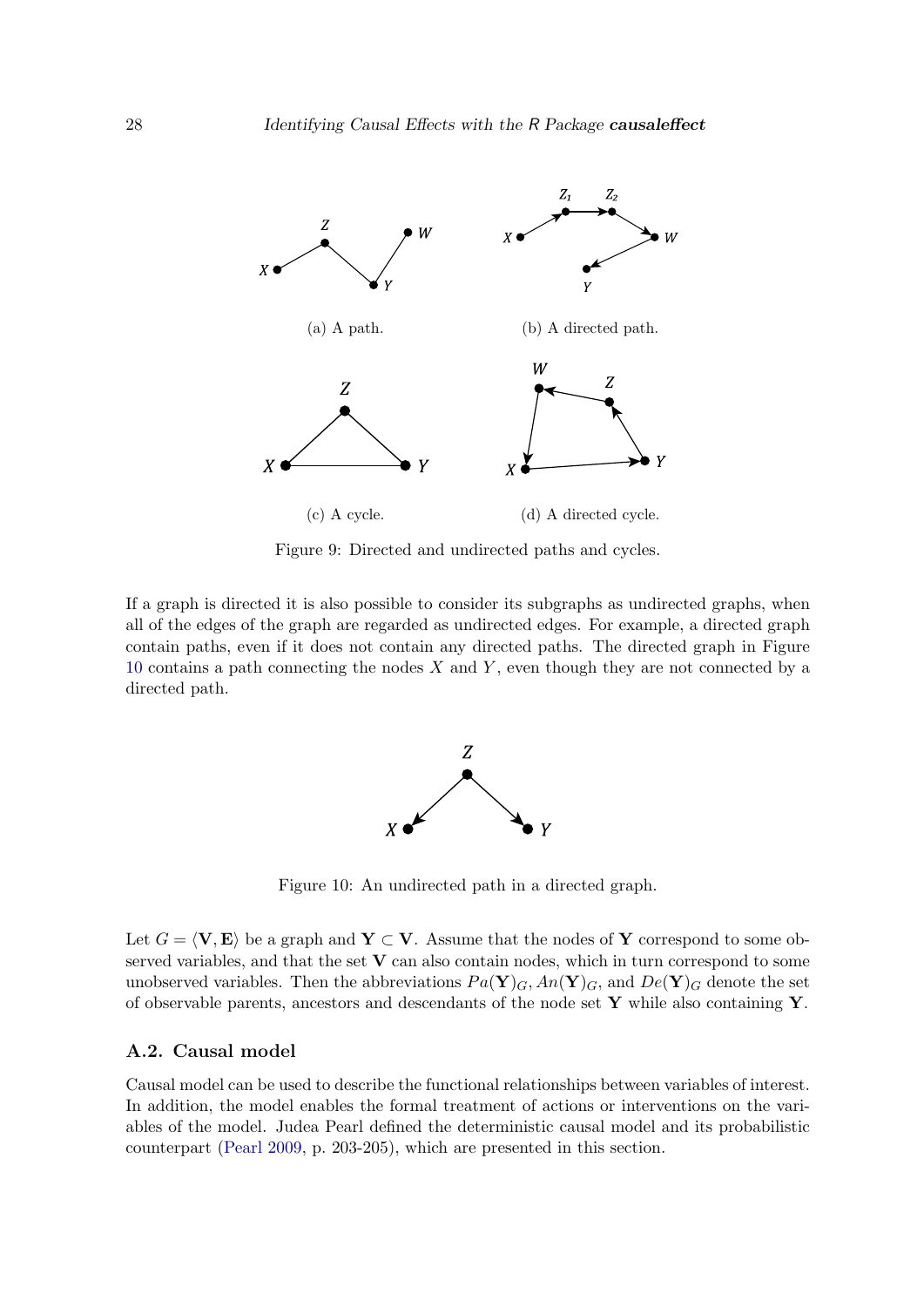Definition 9 (Causal Model, [\(Pearl](#page-24-2) [2009\)](#page-24-2) 7.1.1). A causal model is a triple

$$
M = \langle \mathbf{U}, \mathbf{V}, \mathbf{F} \rangle,
$$

where:

- 1. U is a set of background variables that are determined by factors outside the model;
- 2. V is a set  $\{V_1, V_2, \ldots, V_n\}$  of variables, called endogenous, that are determined by variables in the model – that is, variables in  $\mathbf{U} \cup \mathbf{V}$ ; and
- 3. **F** is a set of functions  $\{f_{V_1}, f_{V_2}, \ldots, f_{V_n}\}\$  such that each  $f_{V_i}$  is a mapping from (the respective domains of)  ${\bf U} \cup ({\bf V}\setminus V_i)$  to  $V_i,$  and such that the entire set  ${\bf F}$  forms a mapping from **U** to **V**. In other words, each  $f_i$  tells the value of  $V_i$  given the values of all other variables in  $\mathbf{U} \cup \mathbf{V}$ , and the entire set **F** has a unique solution  $V(u)$ . Symbolically, the set of equations  $\bf{F}$  can be represented by writing

$$
v_i = f_{V_i}(\mathbf{pa}_{V_i}, \mathbf{u}_{V_i}), \quad i = 1, \ldots, n,
$$

where  $\mathbf{pa}_i$  is any realization of the unique minimal set of variables  $\mathbf{PA}_{V_i}$  in  $\mathbf{V} \setminus V_i$ (connoting parents) sufficient for representing  $f_i$ . Likewise,  $\mathbf{U}_{V_i} \subseteq \mathbf{U}$  stand for the unique minimal set of variables in  $U$  sufficient for representing  $f_i$ .

For each causal model M there is a corresponding graph  $G = \langle W, E \rangle$ . The node set W contains a node for each observed and unobserved variable of  $M$ . The edge set  $\mathbf E$  is determined by the functional relationships between the variables of  $V$  and  $U$  in the causal model  $M$ . The set **E** contains an edge from X to Y if  $X \in \mathbf{PA}_Y$ , which means that there is an edge coming into  $V_i$  from every node required to uniquely define  $f_{V_i}$ . Likewise, the set **E** contains an edge from U to every node  $V_i$  such that  $U \in U_{V_i}$ .

The definition of causal model does not set any limitations for the unobserved variables. Thus any unobserved node can be a parent of an arbitrary number of observed nodes. If every unobserved node is a parent of exactly two observed nodes, then the causal model is a semi-Markovian causal model. [Verma](#page-25-7) [\(1993\)](#page-25-7) showed, that for any causal model with unobserved variables one can construct a semi-Markovian causal model that encodes the same set of conditional independences. This is why only semi-Markovian models are considered in this paper.

<span id="page-28-0"></span>The edges coming from unobserved variables are sometimes denoted as in Figure [11.](#page-28-0)



Figure 11: Example notation of unobserved edges.

However, it is common not to include the unobserved nodes in the visual representation of the graph, which serves to simplify the notation. Instead, it is said that there exists a bidirected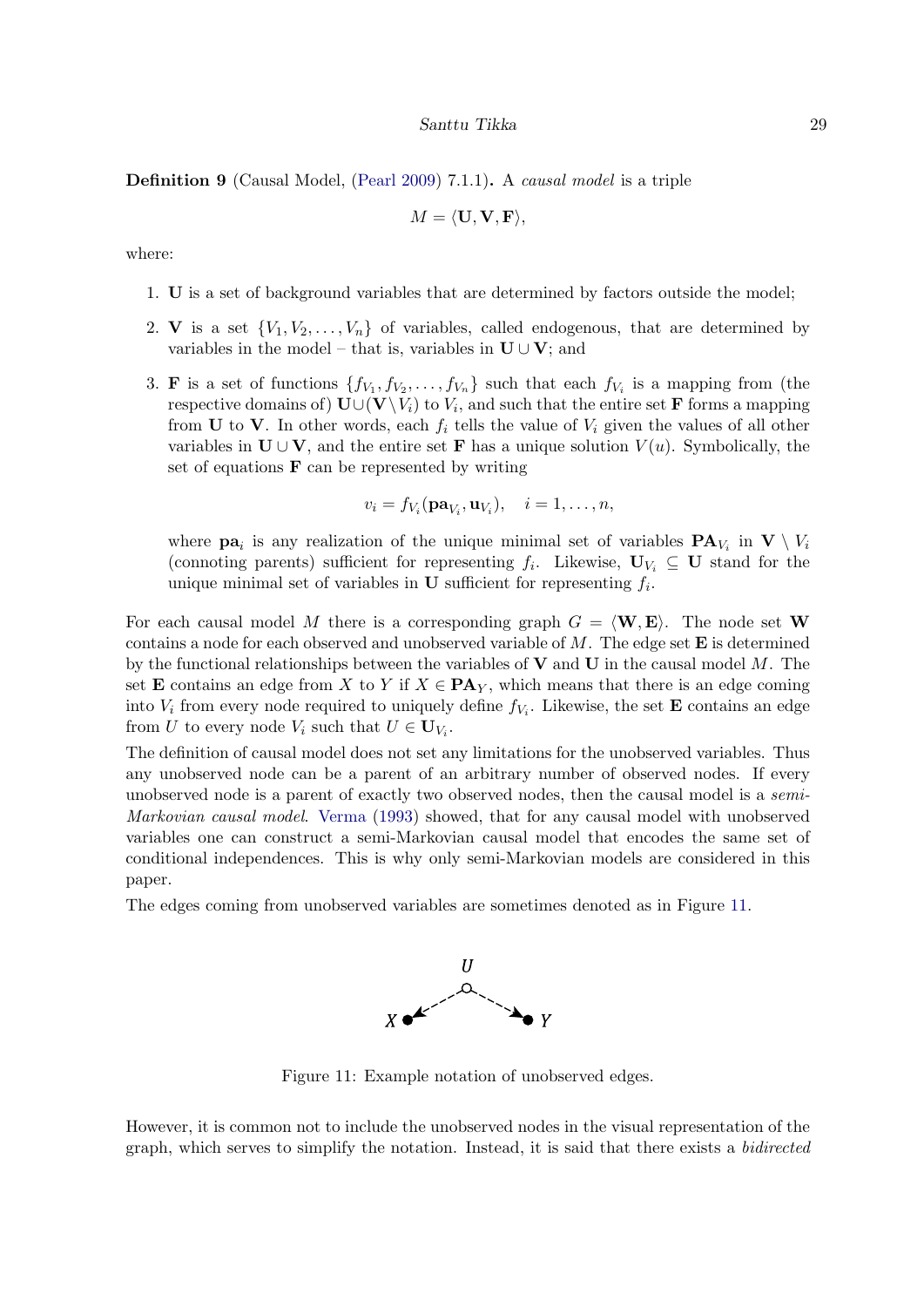<span id="page-29-0"></span>edge between  $X$  and  $Y$ , which corresponds to the effect of the unobserved variable. Thus the notation of Figure [12](#page-29-0) is utilized instead of the one in Figure [11.](#page-28-0)



Figure 12: Notation for bidirected edges.

This notation is used in [\(Huang and Valtorta](#page-23-9) [2006;](#page-23-9) [Shpitser and Pearl](#page-24-0) [2006b;](#page-24-0) [Tian](#page-25-4) [2002\)](#page-25-4). It should be noted, that a bidirected edge is not the same as two directed edges between two nodes, as this would induce a cycle in the graph which is not allowed. Next, the definition of the causal model is expanded by defining a probability distribution for the unobserved variables.

Definition 10 (Probabilistic Causal Model, [\(Pearl](#page-24-2) [2009\)](#page-24-2) 7.1.6). A Probabilistic causal model is a pair

$$
M = \langle M_D, P(\mathbf{U}) \rangle,
$$

where  $M_D$  is a (deterministic) causal model and  $P(\mathbf{U})$  is the joint distribution of the variables in U.

Henceforth in the paper, the term causal model refers to a probabilistic semi-Markovian causal model without exception. Similarly, any graphs discussed will also refer to the graphs induced by these causal models. A graph  $G$  induced by a causal model is strongly related to the joint distribution P of all variables in the model, where  $P = \prod_{i=1}^{n} P(v_i|pa^*(V_i)G) \prod_{j=1}^{k} P(u_j)$ , and  $Pa<sup>*</sup>(.)<sub>G</sub>$  also contains all unobserved parents. If this relationship holds, then G is an I-map (independence map) of  $P$ . Independence properties of  $G$  and  $P$  are closely related through the following definition

**Definition 11** (d-separation, [\(Pearl](#page-24-2) [2009\)](#page-24-2) 1.2.3). Let  $H = \langle V, E \rangle$  be a path and a set  $\mathbb{Z} \subset V$ . H is said to be *d-separated* by  $\mathbf{Z}$  in  $G$ , if and only if either

- 1. H contains a chain  $I \to M \to J$  or a fork  $I \leftarrow M \to J$ , where  $M \in \mathbb{Z}$  and  $I, J \in \mathbb{V}$ ., or
- 2. H contains an inverted fork  $I \to M \leftarrow J$ , where  $De(M)_G \cap \mathbf{Z} = \emptyset$ .

Disjoint sets **X** and **Y** are said to be d-separated by **Z** in G if every path from **X** to **Y** is d-separated by  $Z$  in  $G$ .

If **X** and **Y** are d-separated by **Z** in G, then **X** is independent of **Y** given **Z** in every P for which G is an I-map of P. The notation of  $(Dawid 1979)$  $(Dawid 1979)$  $(Dawid 1979)$  is used to denote this statement as  $(X \perp\!\!\!\perp Y \mid \mathbf{Z})_G.$ 

### A.3. Causal effects

Interventions on a causal model alter the functional relationships between its variables. Any intervention  $do(X = x)$  on a causal model M produces a new model  $M_x = \langle U, V, F_x, P(U) \rangle$ ,